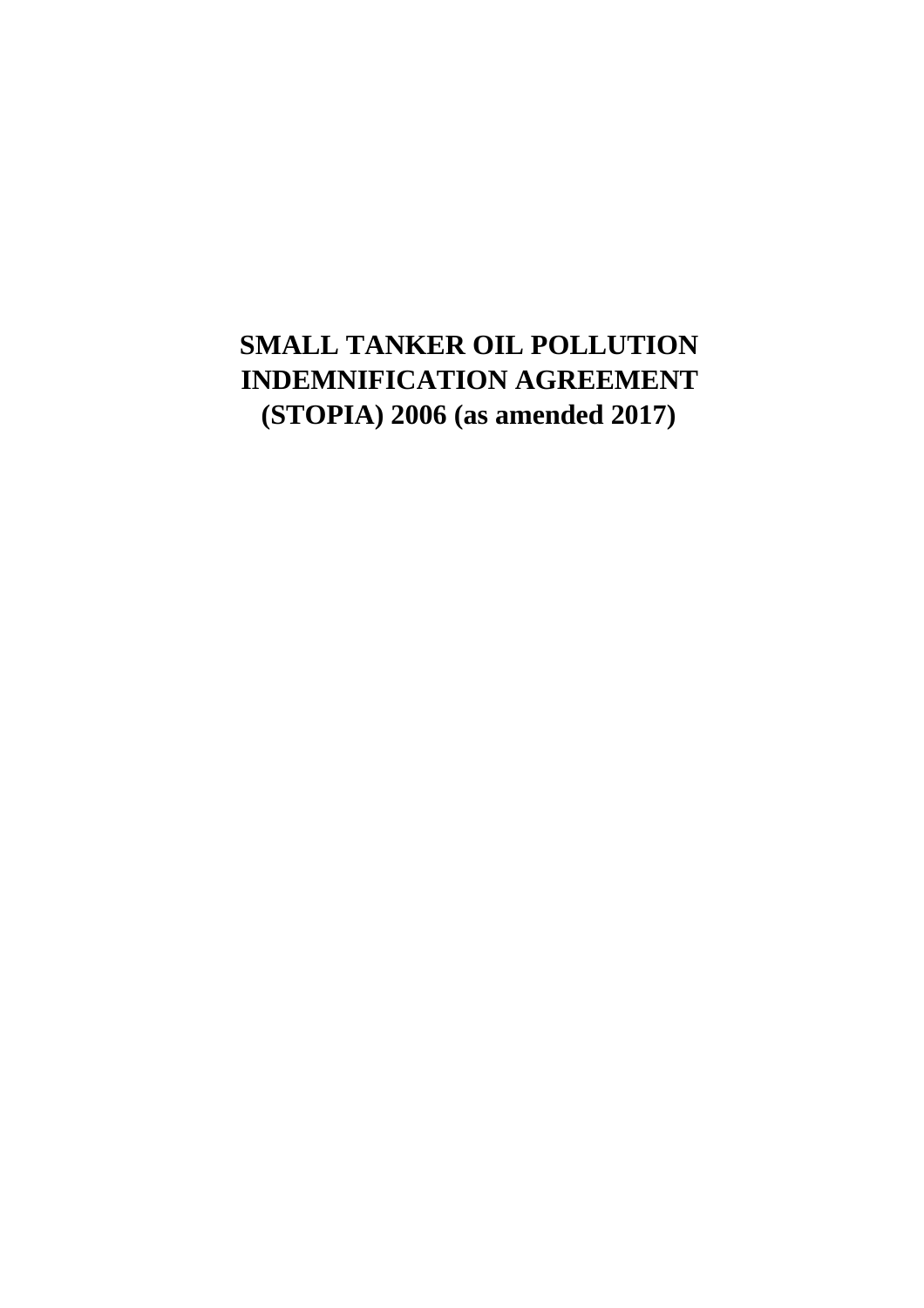# **SMALL TANKER OIL POLLUTION INDEMNIFICATION AGREEMENT (STOPIA) 2006 (as amended 2017)**

### **INTRODUCTION**

The Parties to this Agreement are the Participating Owners as defined herein.

The Participating Owners recognize the success of the international system of compensation for oil pollution from ships established by the 1992 Civil Liability and Fund Conventions, and they are aware that it may need to be revised or supplemented from time to time in order to ensure that it continues to meet the needs of society.

A Protocol has been adopted to supplement the 1992 Fund Convention by providing for additional compensation to be available from a Supplementary Fund for Pollution Damage in States which opt to accede to the Protocol. The Parties wish to encourage the widest possible ratification of the Protocol, with a view to facilitating the continuance of the existing compensation system in its current form (but as supplemented by the Protocol).

In consideration of the potential additional burden imposed by the Protocol on receivers of oil, the Participating Owners have agreed to establish the scheme set out herein, whereby the Participating Owners of tankers below a specified tonnage will indemnify the International Oil Pollution Compensation Fund 1992 ("the 1992 Fund") for a portion of its liability to pay compensation under the 1992 Fund Convention for Pollution Damage caused by such tankers.

This Agreement is intended to create legal relations and in consideration of their mutual promises Participating Owners of each Entered Ship have agreed with one another and do agree as follows —

### **I. DEFINITIONS**

(A) The following terms shall have the same meaning as in Article I of the Liability Convention:

"Incident", "Oil", "Owner", "Person", "Pollution Damage", "Preventive Measures", "Ship".

- (B) "1992 Fund" means the International Oil Pollution Compensation Fund 1992 as established by the 1992 Fund Convention.
- (C) "1992 Fund Convention" means the International Convention on the Establishment of an International Fund for Compensation for Oil Pollution Damage, 1992, as amended and/or supplemented from time to time, and any domestic legislation giving effect thereto.
- (D) "Club" means a Protection and Indemnity (P&I) Association in the International Group; "the Owner's Club" means the Club by which a Relevant Ship owned by him is insured, or to which he is applying for Insurance; "his Club", "Club Party" and similar expressions shall be construed accordingly.
- (E) "Entered Ship" means a Ship to which the Scheme applies, and "Entry" shall be construed accordingly.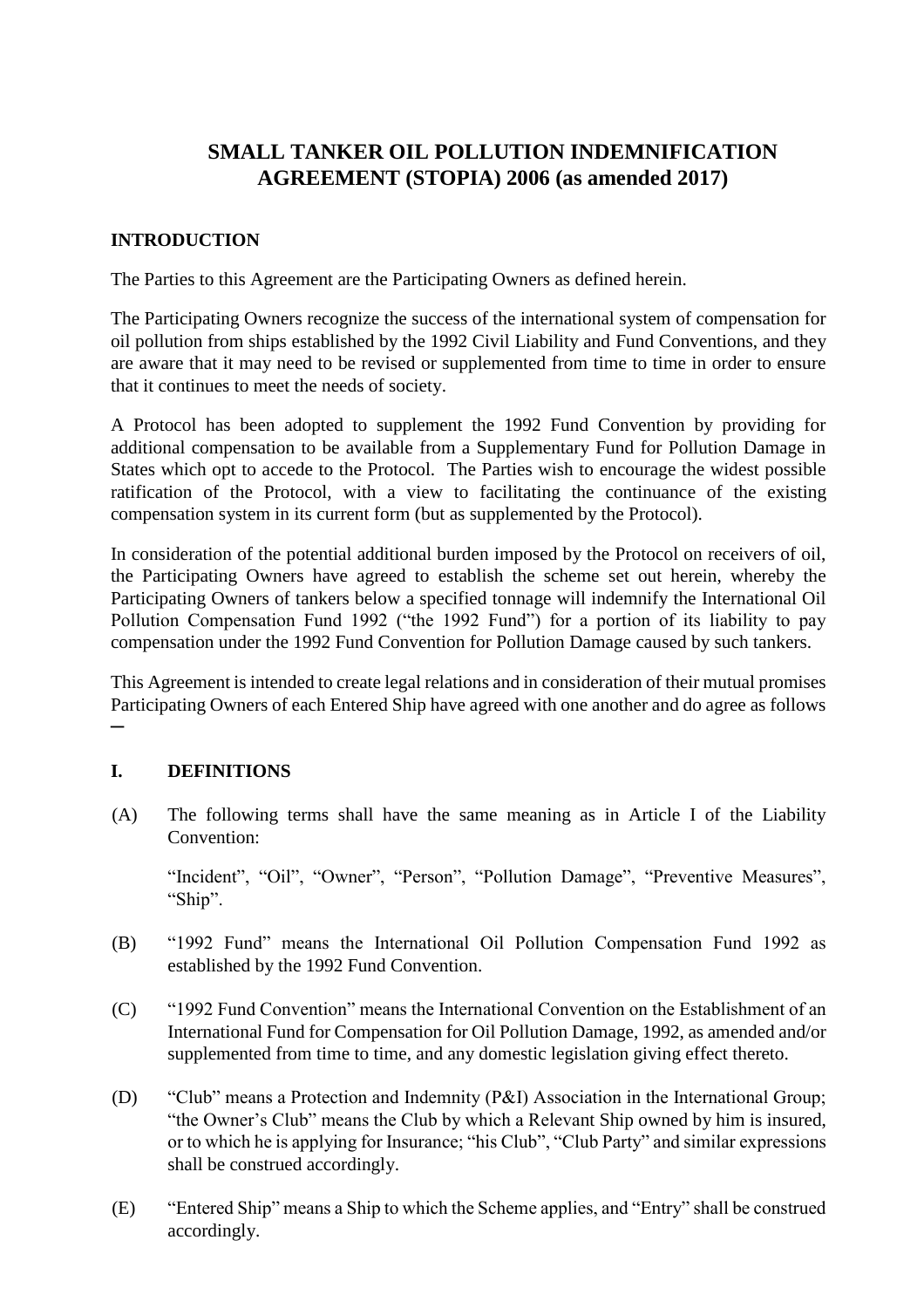- (F) "Indemnification" means the indemnity payable under Clause IV of this Agreement.
- (G) "Insurance", "insured" and related expressions refer to protection and indemnity cover against oil pollution risks.
- (H) "International Group" means the International Group of P&I Clubs.
- (I) "Liability Convention" means the International Convention on Civil Liability for Oil Pollution Damage, 1992, as amended from time to time, and any domestic legislation giving effect thereto, and "CLC 92 State" means a State in respect of which the said Convention is in force.
- (J) "Participating Owner" means the Owner of an Entered Ship who is a Party.
- (K) "Party" means a party to this Agreement.
- (L) "Protocol" means the Protocol of 2003 to supplement the 1992 Fund Convention, and any domestic legislation giving effect thereto.
- (M) "Recourse Conclusion Notice" has the meaning set out in Clause  $V(C)$ .
- (N) "Relevant Ship" has the meaning set out in Clause III(B).
- (O) "Sanctions Risks" refers to any sanction, prohibition or adverse action in any form whatsoever by any state, international organisation or other competent body, and includes a material risk thereof;
- (P) "Scheme" means the Small Tanker Oil Pollution Indemnification Agreement (STOPIA) 2006 (as amended 2017) as established by this Agreement.
- (Q) "Supplementary Fund" means the Fund established by the Protocol.
- (R) "Tons" means the gross tonnage calculated in accordance with the tonnage measurement regulations contained in Annex I of the International Convention on Tonnage Measurement of Ships, 1969; the word "tonnage" shall be construed accordingly.
- (S) "Unit of account" shall have the same meaning as that set out in Article V, paragraph 9 of the Liability Convention.

### **II. GENERAL**

- (A) This Agreement shall be known as the Small Tanker Oil Pollution Indemnification Agreement (STOPIA) 2006 (as amended 2017).
- (B) The Owner of any Relevant Ship shall be eligible to become a Party and shall do so when made a Party by the Club insuring that Ship as the Rules of that Club may provide.

### **III. THE STOPIA 2006 (as amended 2017) SCHEME**

(A) This Agreement is made to establish STOPIA 2006 (as amended 2017) for payment of Indemnification to the 1992 Fund on the terms set out herein.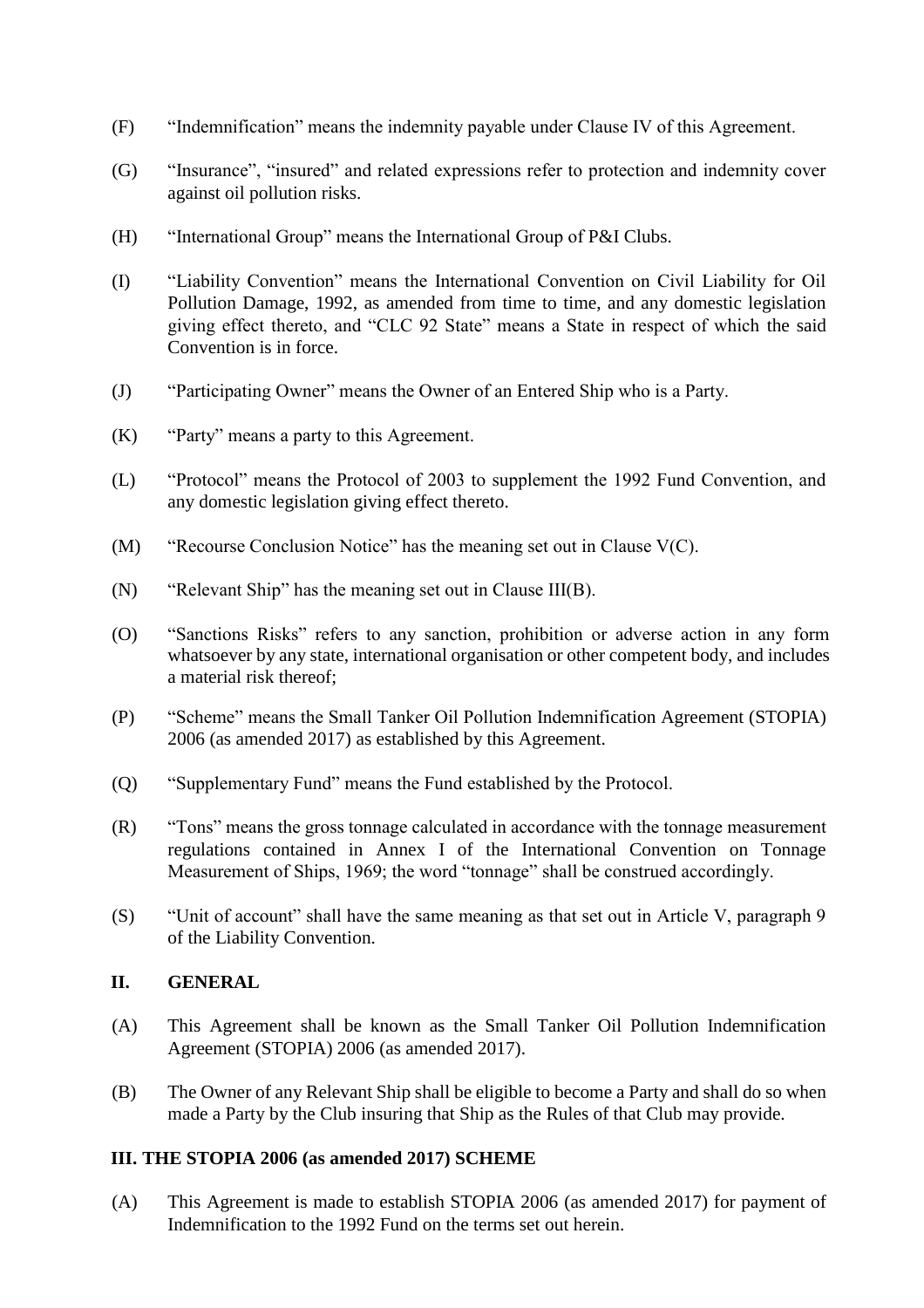- (B) A Ship shall be eligible for Entry in the scheme if:
	- (1) it is of not more than 29,548 Tons;
	- (2) it is insured by a Club; and
	- (3) it is reinsured through the Pooling arrangements of the International Group.

Such a ship is referred to herein as a "Relevant Ship".

- (C) Any Relevant Ship owned by a Participating Owner shall automatically be entered in the Scheme upon his becoming a Party to this Agreement in accordance with Clause II(B) above.
- (D) A Ship which is not a Relevant Ship by reason of the fact that it is reinsured independently of the said Pooling arrangements may nonetheless be deemed to be a Relevant Ship by written agreement between the Owner and his Club.
- (E) Once a Relevant Ship has been entered in the Scheme it shall remain so entered until
	- (1) it ceases to be a Relevant Ship (as a result of tonnage re-measurement and/or of ceasing to be insured and reinsured as stated in Clause III(B) above); or
	- (2) it ceases to be owned by a Participating Owner; or
	- (3) the Participating Owner has withdrawn from this Agreement in accordance with Clause X.

### **IV. INDEMNIFICATION OF THE 1992 FUND**

- (A) Where, as a result of an Incident, an Entered Ship causes Pollution Damage in respect of which (i) liability is incurred under the Liability Convention by the Participating Owner of that Ship and (ii) the 1992 Fund has paid or expects to pay compensation under the 1992 Fund Convention, the said Owner shall indemnify the 1992 Fund in an amount calculated in accordance with this Clause.
- (B) Indemnification shall not be payable for:
	- (1) the costs of any Preventive Measures to the extent that the Participating Owner is exonerated from liability under Article III, paragraph 3 of the Liability Convention, and for which the 1992 Fund is liable by virtue of Article 4, paragraph 3 of the 1992 Fund Convention;
	- (2) any other Pollution Damage to the extent that liability is incurred by the 1992 Fund but not by the Participating Owner.
- (C) The amount for which Indemnification is payable by the Participating Owner to the 1992 Fund shall be the amount of compensation which the 1992 Fund has paid or expects to pay for Pollution Damage, provided always that: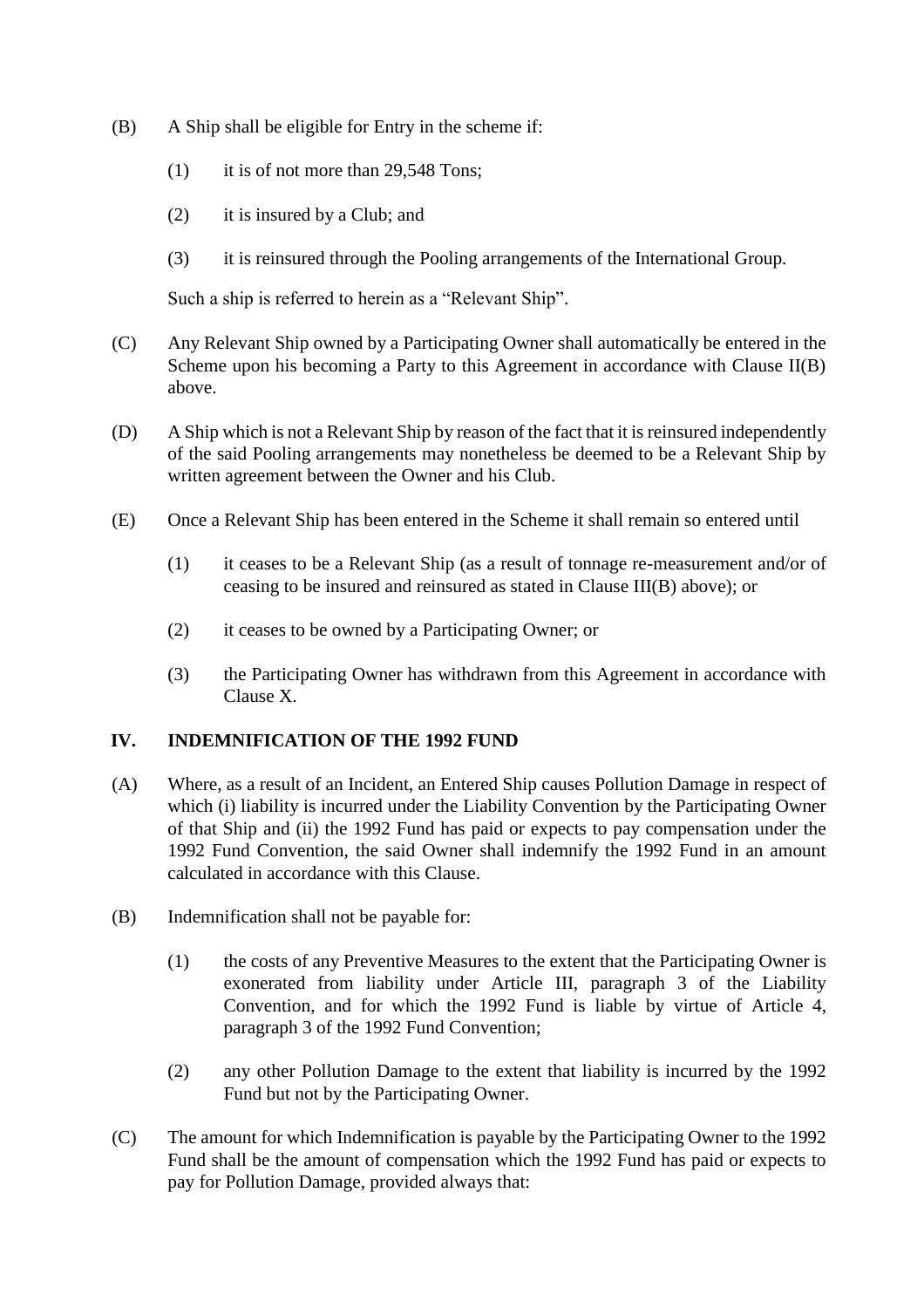- (1) Indemnification shall not exceed in respect of any one Incident an amount equivalent to 20 million units of account less the amount of the Owner's liability under the Liability Convention as limited by Article V, paragraph 1 thereof; and
- (2) the deduction referred to in Clause  $IV(C)(1)$  above shall be made irrespective of whether the Participating Owner is entitled to avail himself of limitation.
- (D) Liability to pay Indemnification hereunder shall not affect any rights which the Participating Owner or his Club may have to recover from the 1992 Fund any amounts in respect of the Incident, whether in their own right, by subrogation, assignment or otherwise. For the avoidance of doubt, any such amounts shall be included in the amount of compensation referred to in Clause IV(C) above.
- (E) Unless otherwise agreed with the 1992 Fund
	- (1) the entitlement of the 1992 Fund to receive Indemnification from the Participating Owner accrues when it gives a Recourse Conclusion Notice as defined in Clause V(C) below;
	- (2) prior to that time the 1992 Fund shall be entitled to receive from the Participating Owner such payment or payments on account of Indemnification as the 1992 Fund considers to be equal to the anticipated amount of Indemnification;
	- (3) payment of any amounts which the 1992 Fund is entitled to receive under this Agreement shall be made concurrent with payment of the levies on contributors for the Incident concerned in accordance with Articles 10 and 12 of the 1992 Fund Convention.
- (F) (1) Any payment on account under Clause IV(E) above is made on the conditions that
	- (i) it is credited by the 1992 Fund to a special account relating solely to Indemnification in respect of the Incident concerned;
	- (ii) any surplus of the amount(s) paid by the Participating Owner remaining after all compensation payments by the 1992 Fund have been made shall be refunded to the Participating Owner; and
	- (iii) in so far as a surplus consists of amounts recovered by way of recourse from third parties it shall be credited to the Participating Owner in accordance with Clause V below.
	- (2) Nothing in this Clause IV(F) shall prevent the 1992 Fund from making use of any sums paid to it under this Agreement in the payment of claims for compensation arising from the Incident concerned; nor shall it require the 1992 Fund to hold such sums (or any balance thereof) in a separate bank account or to invest them separately from other assets of the 1992 Fund.
	- (3) Save where the 1992 Fund has been notified to the contrary, the Club insuring the Participating Owner shall be deemed to be authorized to act on his behalf in receiving any refund under this Clause.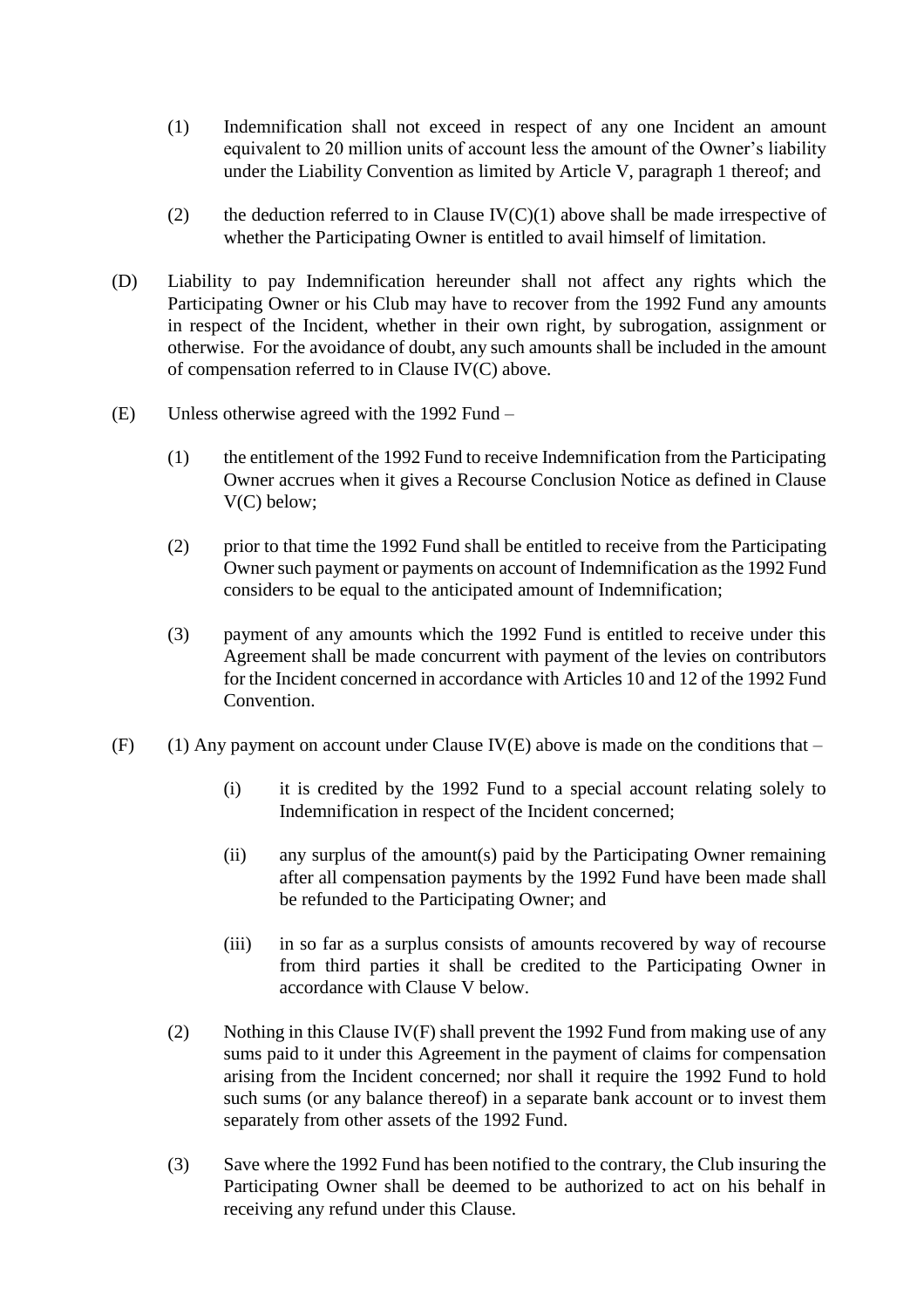- (G) For the purposes of this Agreement the conversion of units of account into national currency shall be made in accordance with Article V, paragraph 9 of the Liability Convention.
- (H) (1) Indemnification shall not be payable under this Agreement if and to the extent that:

(i) payment by the Participating Owner of Indemnification to the 1992 Fund, or payment by his Club to indemnify him in respect thereof, would expose either the Participating Owner or his Club to Sanctions Risks; or

(ii) the Participating Owner is or would be unable to recover an indemnity from his Club due to terms of cover which exclude or limit the liability of the Club where payment would expose the Club to Sanctions Risks, or where by reason of such risks there is or would be a shortfall in recovery from the International Group Pool and/or Hydra and/or under any other reinsurance/s.

(2) For the purposes of subparagraph (1)(ii) above, "shortfall" includes any failure or delay in recovery by the Club by reason of reinsurers making payment into a designated account in compliance with the requirements of any state, international organisation or other competent body.

(3) In the event of any dispute as to whether any payment does or would involve exposure to Sanctions Risks, or whether Sanctions Risks do or would give rise to a shortfall in recovery from reinsurers, Indemnification by the Participating Owner hereunder shall in any event be contingent on liability being accepted or established on the part of his Club to indemnify him in respect thereof.

(4) The Participating Owner or his Club shall notify the 1992 Fund in the event of nonindemnification pursuant to subparagraph (1) (i) and/or (ii) above.

### **V. RECOURSE AGAINST THIRD PARTIES**

- (A) Any decisions as to whether the 1992 Fund is to take recourse action against any third parties, and as to the conduct of any such action, including any out-of-court settlement, are in the absolute discretion of the 1992 Fund.
- (B) Without prejudice to Clause  $V(A)$  above
	- (1) payment by the Participating Owner under this Agreement is made on the condition that he shall, in respect of any amount paid as Indemnification (or as payment on account thereof), acquire by subrogation any rights of recourse that the 1992 Fund may enjoy against third parties, to the extent of the Participating Owner's interest in the benefit of any recoveries from such parties in accordance with this Agreement;
	- (2) the 1992 Fund may consult with the Participating Owner and/or his Club in relation to any recourse action in which they are actual or potential claimants;
	- (3) nothing in this Agreement shall prevent the 1992 Fund, the Owner and the Club from agreeing on any arrangements relating to such action as may be considered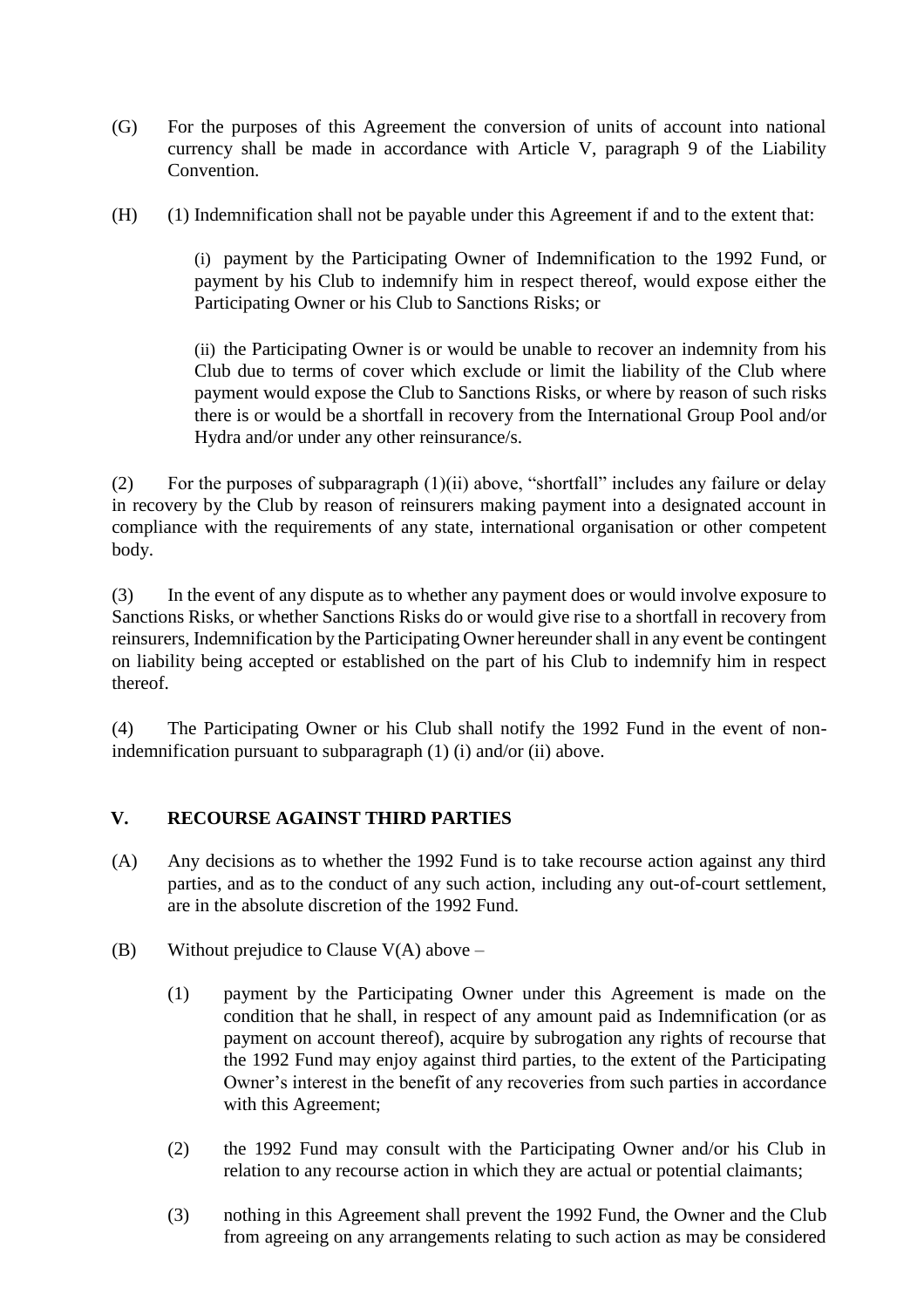appropriate in the particular case, including any terms as to the apportionment of costs of funding such action, or as to the allocation of any recoveries made.

- (C) For the purposes of this Agreement, a Recourse Conclusion Notice is notice to the Participating Owner that a final conclusion has been reached in relation to all and any recourse action taken or contemplated by the 1992 Fund against any third parties in respect of the Incident. Such a conclusion may include a decision by the 1992 Fund not to take a recourse action, or to discontinue any such action already commenced.
- (D) Payment by the Participating Owner under this Agreement is made on the conditions that –
	- (1) if the 1992 Fund decides to take recourse action against any third party it will, unless otherwise agreed, either (a) seek recovery of compensation it has paid or expects to pay without deduction of any sums paid under this Agreement by the Participating Owner, or (b) on request, execute documentation as described in Clause V(D)(2) below;
	- (2) if the 1992 Fund decides not to take a recourse action (or to discontinue any such action already commenced) against any third party in respect of the incident, the 1992 Fund will, on request, execute such reasonable documentation as may be required to transfer (or affirm the transfer) to the Participating Owner and/or his Club, by subrogation, assignment or otherwise, any rights of recourse which the 1992 Fund may have against that third party, to the extent of any interest which the Participating Owner and/or his Club may have in recovering from that party any amounts paid under this Agreement;
	- (3) if, after it has been paid, the 1992 Fund for any reason recovers any sums from any third party, the 1992 Fund will account to the Participating Owner for such sums after deduction of -
		- (i) any costs incurred by the 1992 Fund in recovering the said sums; and
		- (ii) an amount equal to the compensation which the 1992 Fund has paid or expects to pay for Pollution Damage in respect of the Incident, insofar as this exceeds the amount paid under this Agreement by the Participating Owner.
- (E) Save where the 1992 Fund has been notified to the contrary, the Club insuring the Participating Owner shall be deemed to be authorised to act on his behalf in receiving notice under Clause V(C) above; in receiving any sums payable to the Participating Owner under Clause V(D) above; and in agreeing all and any other matters relating to the operation of this Clause V.

### **VI. PROCEDURE AND MISCELLANEOUS**

Any rights of the 1992 Fund to Indemnification under this Agreement shall be extinguished unless an action is brought hereunder within four years from the date when the Pollution Damage occurred. However, in no case shall an action be brought after seven years from the date of the Incident which caused the damage. Where this Incident consists of a series of occurrences, the seven year period shall run from the date of the first such occurrence.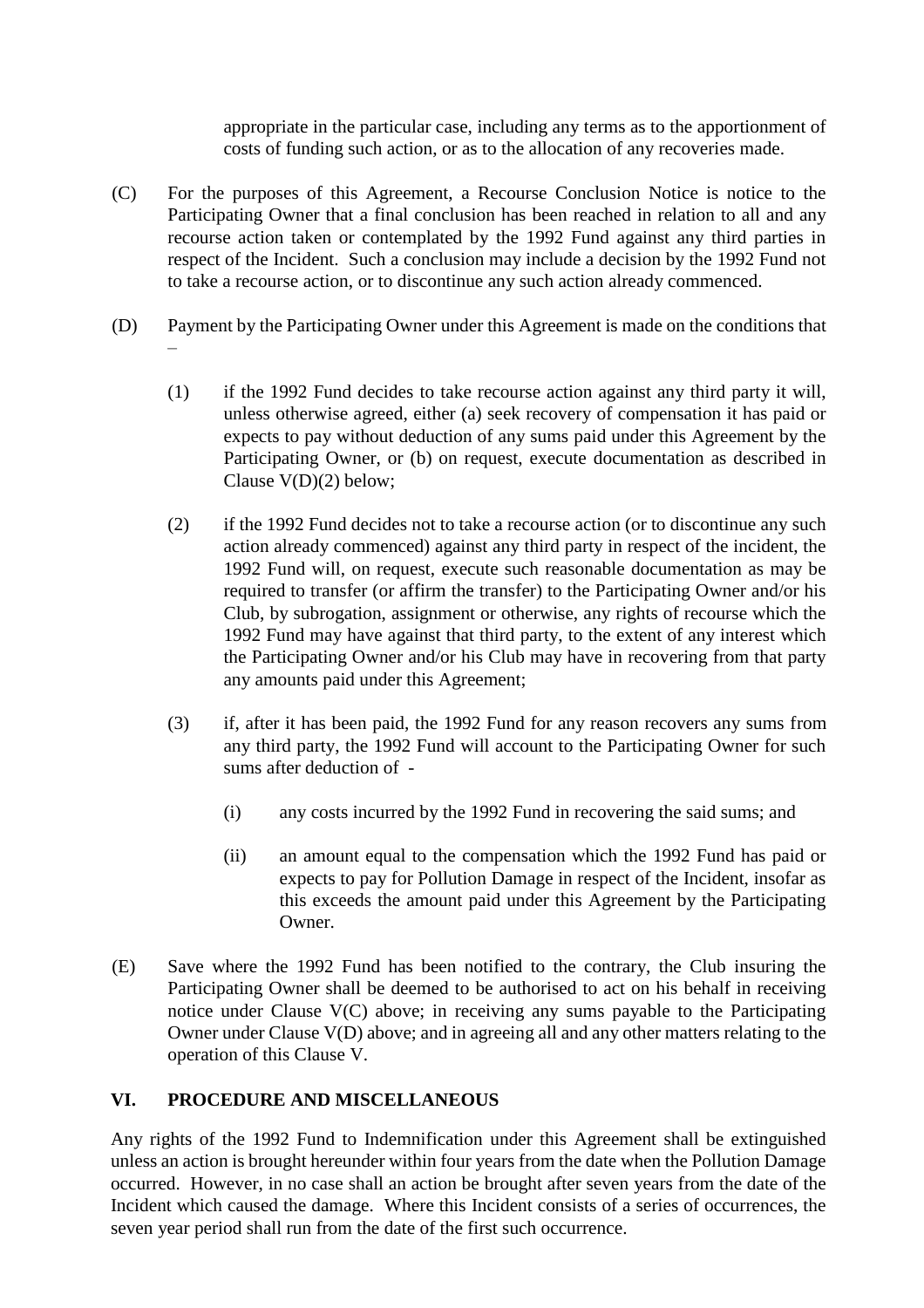### **VII. AMENDMENT**

(A) This Agreement may be amended at any time by the International Group acting as agent for all Participating Owners.

Any such amendment to this Agreement will take effect three months from the date on which written notice is given by the International Group to the 1992 Fund.

- (B) Each Participating Owner agrees that the International Group shall be authorized to agree on his behalf to an amendment of this Agreement if —
	- (1) it is so authorized by his Club, and
	- (2) his Club has approved of the amendment by the same procedure as that required for alteration of its Rules.
- (C) Subject to Clause IX(A) below, any amendment of this Agreement shall not affect rights and obligations in respect of any Incident which occurred prior to the date when such amendment enters into force.

### **VIII. REVIEW**

- (A) During the year 2016 a review shall be carried out of the experience of claims for Pollution Damage in the ten years to 20 February 2016. The purpose of the review will be (1) to establish the approximate proportions in which the overall cost of such claims under the Liability Convention and/or the 1992 Fund Convention and/or the Protocol has been borne respectively by shipowners and by oil receivers in the period since 20 February 2006; and (2) to consider the efficiency, operation and performance of this Agreement. Such a review shall be repeated every ten years thereafter, and shall take into account the claims experience data from all previous reviews.
- (B) Representatives of oil receivers, and the Secretariat of the 1992 Fund and Supplementary Fund, are to be invited to participate in any review under this Clause on a consultative basis. The Participating Owners authorize the International Group to act on their behalf in the conduct of any such review.
- (C) If a review under this Clause reveals that in the period since 20 February 2006 either shipowners or oil receivers have borne a proportion exceeding 60% of the overall cost referred to in Clause VIII(A) above, measures are to be taken to adjust the financial burden of such cost with the object of maintaining an approximately equal apportionment.
- $(D)$  Such measures may include  $-$ 
	- (1) amendment of this Agreement to provide for an increase or reduction in the amount of Indemnification payable under this Agreement;
	- (2) amendment of this Agreement to improve its efficiency, operation and performance;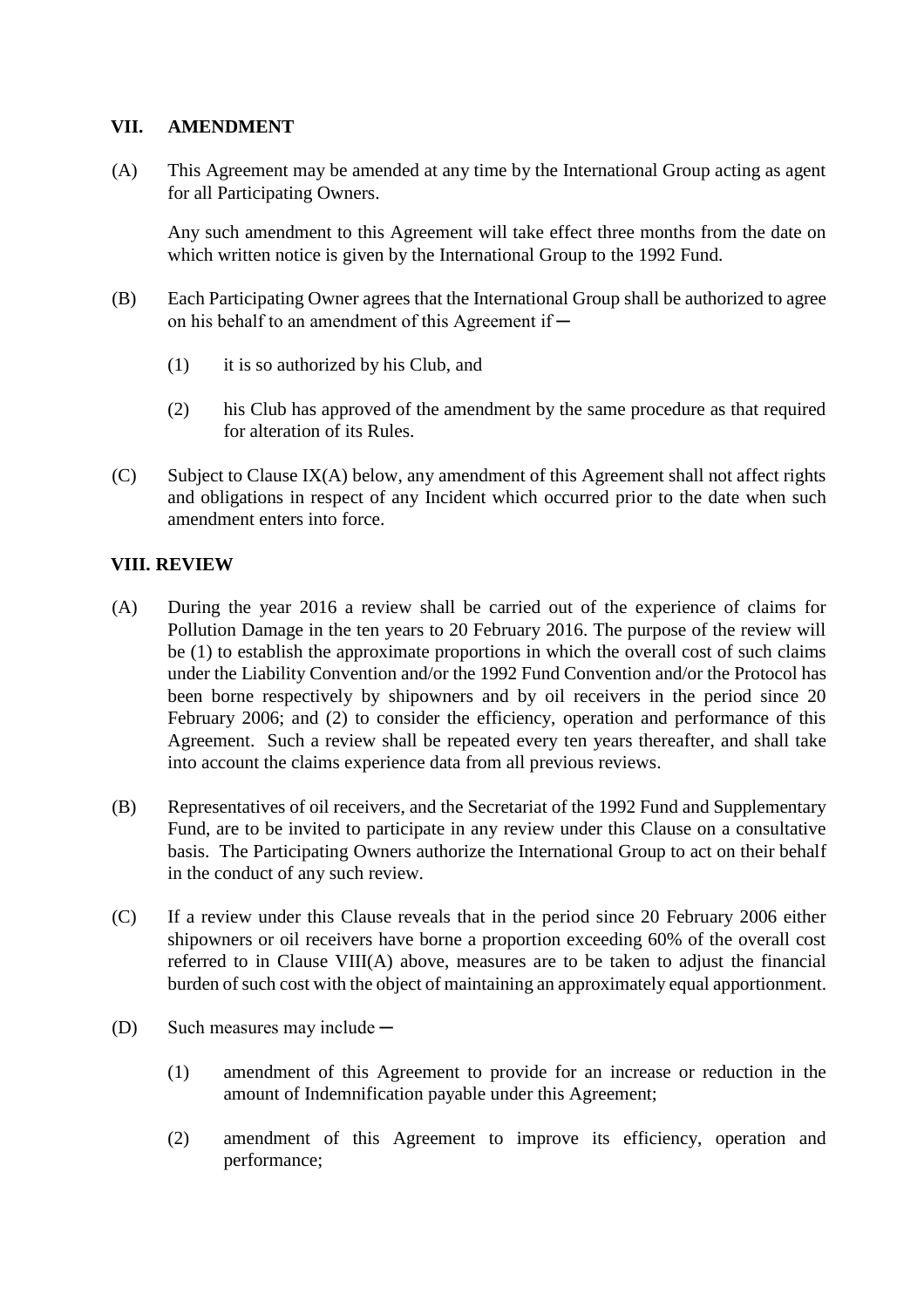- (3) the conclusion or amendment of any other contractual agreement relating to the apportionment of the cost of oil pollution between shipowners and oil receivers; and
- (4) any other measure or measures considered appropriate for the purpose of maintaining an approximately equal apportionment.
- (E) If a review under this Clause reveals that either shipowners or oil receivers have borne a proportion exceeding 55% but not exceeding 60% of the overall cost referred to in Clause VIII(A) above, measures as referred to above may be (but are not bound to be) taken.

### **IX. DURATION AND TERMINATION**

- (A) This Agreement shall apply to any Incident occurring after noon GMT on 20 February 2017.
- (B) Unless previously terminated in accordance with the provisions set out below, this Agreement shall continue in effect until the entry into force of any international instrument which materially and significantly changes the system of compensation established by the Liability Convention, the 1992 Fund Convention and the Protocol.
- (C) Each Participating Owner agrees that the International Group shall be authorized to terminate this Agreement on behalf of all Participating Owners if —
	- (1) the Clubs cease to provide Insurance of the liability of Participating Owners to pay Indemnification under this Agreement; or
	- (2) the performance of the Agreement becomes illegal in a particular State or States (in which case this Agreement may be terminated in respect of such State or States whilst remaining in effect in respect of other States); or
	- (3) the International Group's reinsurers cease to provide adequate cover against the liabilities provided for by this Agreement, and cover for this risk is not reasonably available in the world market on equivalent terms; or
	- (4) the International Group is disbanded; or
	- (5) termination is authorized by his Club (and his Club has approved of the termination by the same procedure as that required for alteration of its Rules) due to any event or circumstance which prevents the performance of this Agreement and which is not within the reasonable contemplation of the Participating Owners.
- (D) Termination of this Agreement shall not take effect until three months after the date on which the 1992 Fund is notified thereof in writing by the International Group.
- (E) The termination of this Agreement shall not affect rights or obligations in respect of any Incident which occurs prior to the date of termination.

## **X. WITHDRAWAL**

(A) A Participating Owner may withdraw from this Agreement –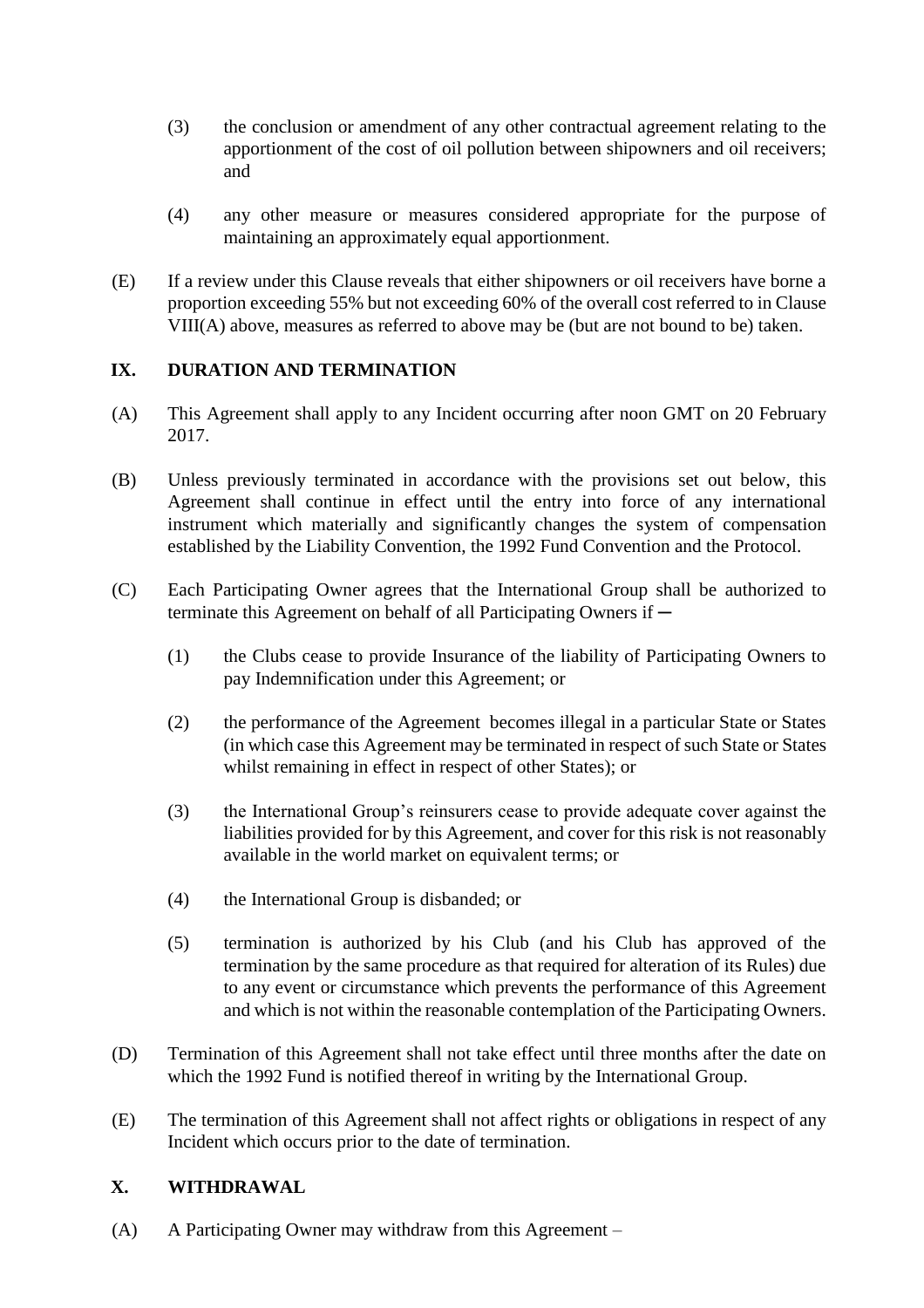- (1) on giving not less than 3 months' written notice of withdrawal to his Club; or
- (2) by virtue of an amendment thereto, provided always
	- (i) that he exercised any right to vote against the said amendment when his Club sought the approval thereto of its members; and
	- (ii) that within 60 days of the amendment being approved by the membership of his Club he gives written notice of withdrawal to his Club; and
	- (iii) that such withdrawal shall take effect simultaneously with the entryintoeffect of the amendment, or on the date on which his notice is received by his Club, whichever is later.
- (B) If a Participating Owner ceases to be the owner of a Relevant Ship he shall be deemed, in respect of that ship only, to withdraw from this Agreement with immediate effect, and he or his Club shall give written notice to the 1992 Fund that he has ceased to be the owner of that Relevant Ship.
- (C) A Participating Owner withdrawing from this Agreement shall have no further liability hereunder as from the date when his withdrawal takes effect; provided always that no withdrawal shall affect rights or obligations in respect of any Incident which occurs prior to that date.

### **XI. LEGAL RIGHTS OF 1992 FUND**

- (A) Though not a Party to this Agreement, the 1992 Fund is intended to enjoy legally enforceable rights of Indemnification as described herein, and accordingly the 1992 Fund shall be entitled to bring proceedings in its own name against the Participating Owner in respect of any claim it may have hereunder. Such proceedings may include an action brought by the 1992 Fund against a Participating Owner to determine any issue relating to the construction, validity and/or performance of this Agreement.
- (B) Notwithstanding Clause XI(A) and Clause VII(A) above, the consent of the 1992 Fund shall not be required to any amendment, termination or withdrawal made in accordance with the terms of this Agreement.
- (C) The Parties to this Agreement authorize the International Group to agree terms with the 1992 Fund on which a claim for Indemnification under this Agreement in respect of an Entered Ship (or previously Entered Ship), or proceedings to determine any issue of construction, validity and/or performance of this Agreement, may be brought directly against the Club insuring the Ship at the time of the Incident. They also agree that in the event of the 1992 Fund bringing proceedings to enforce a claim against a Club in respect of an Entered Ship, the Club may require the Participating Owner to be joined in such proceedings.

### **XII. LAW AND JURISDICTION**

This Agreement shall be governed by English law and the English High Court of Justice shall have exclusive jurisdiction in relation to any disputes hereunder.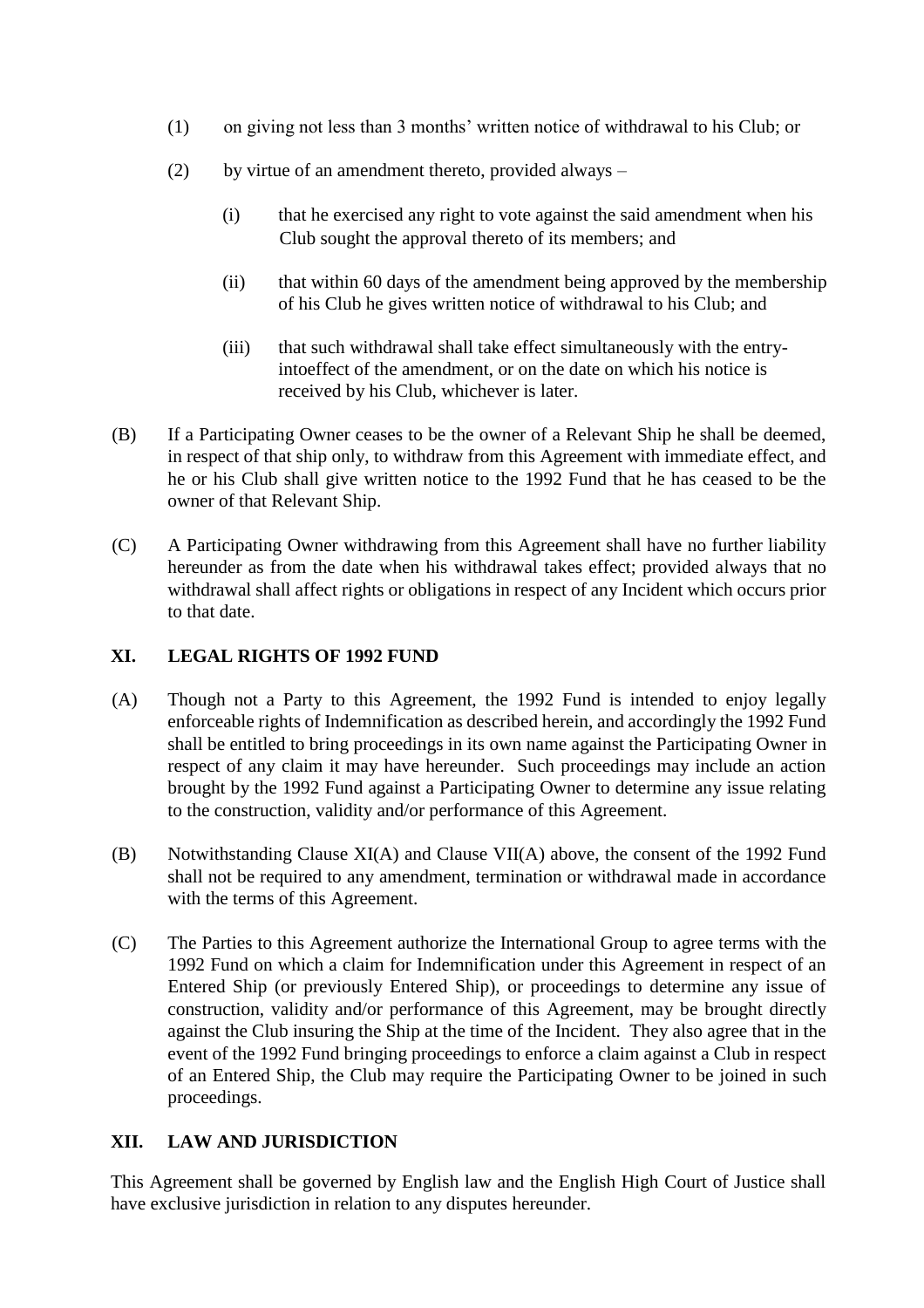# **TANKER OIL POLLUTION INDEMNIFICATION AGREEMENT (TOPIA) 2006 (as amended 2017)**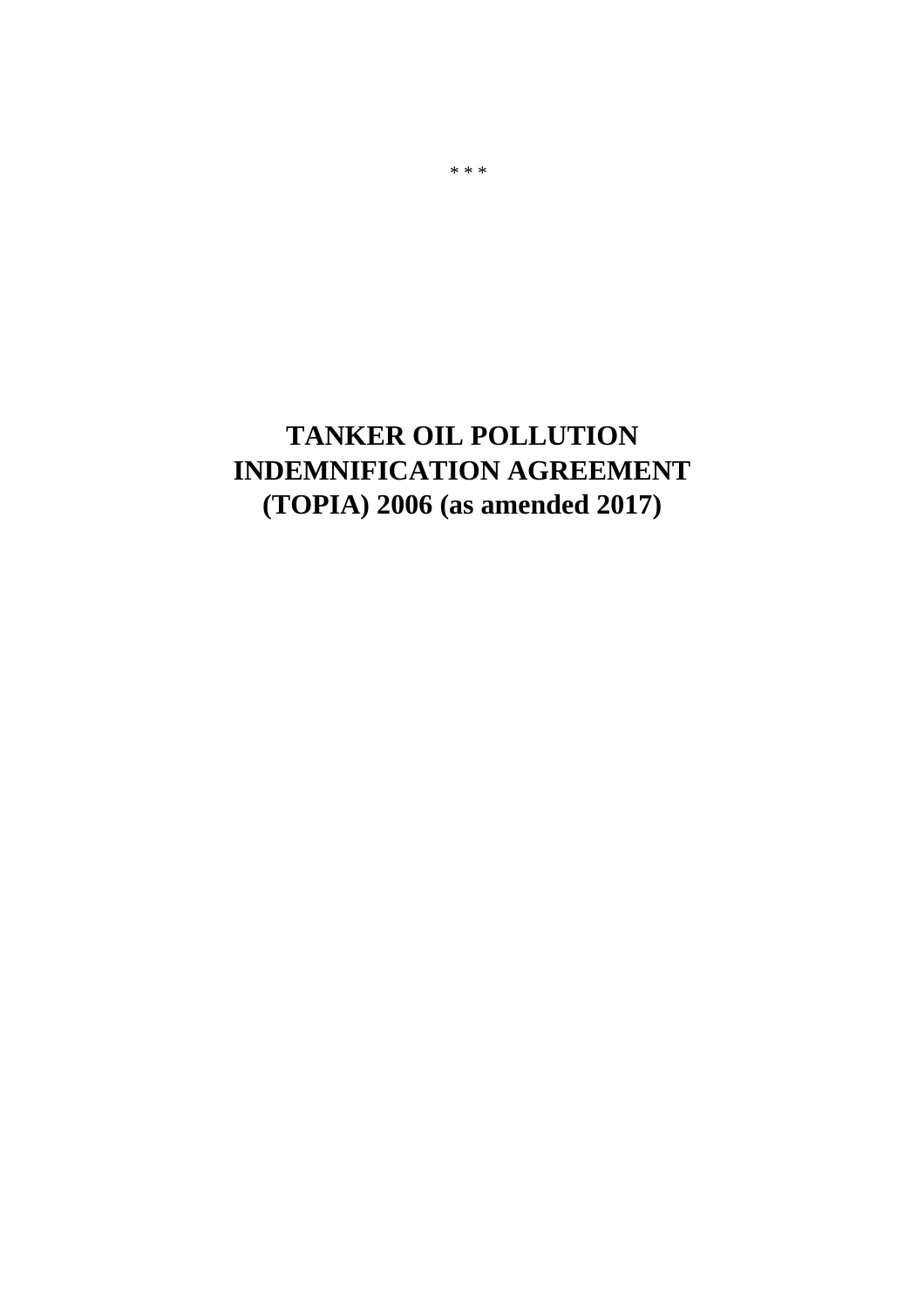# **TANKER OIL POLLUTION INDEMNIFICATION AGREEMENT (TOPIA) 2006 (as amended 2017)**

### **INTRODUCTION**

The Parties to this Agreement are the Participating Owners as defined herein.

The Participating Owners recognize the success of the international system of compensation for oil pollution from ships established by the 1992 Civil Liability and Fund Conventions, and they are aware that it may need to be revised or supplemented from time to time in order to ensure that it continues to meet the needs of society.

A Protocol has been adopted to supplement the 1992 Fund Convention by providing for additional compensation to be available from a Supplementary Fund for Pollution Damage in States which opt to accede to the Protocol. The Parties wish to encourage the widest possible ratification of the Protocol, with a view to facilitating the continuance of the existing compensation system in its current form (but as supplemented by the Protocol).

In consideration of the potential additional burden imposed by the Protocol on receivers of oil, the Participating Owners have agreed to establish the scheme set out herein, whereby the Participating Owners of tankers will indemnify the Supplementary Fund for 50% of its liability to pay compensation under the Protocol for Pollution Damage.

This indemnity is restricted in respect of Pollution Damage caused by terrorist risks, in recognition of the restrictions on cover against such risks in liability insurance available to shipowners.

This Agreement is intended to create legal relations and in consideration of their mutual promises Participating Owners of each Entered Ship have agreed with one another and do agree as follows ─

### **I. DEFINITIONS**

(A) The following terms shall have the same meaning as in Article I of the Liability Convention:

"Incident", "Oil", "Owner", "Person", "Pollution Damage", "Preventive Measures", "Ship".

- (B) "1992 Fund" means the International Oil Pollution Compensation Fund 1992 as established by the 1992 Fund Convention.
- (C) "1992 Fund Convention" means the International Convention on the Establishment of an International Fund for Compensation for Oil Pollution Damage, 1992, as amended and/or supplemented from time to time, and any domestic legislation giving effect thereto.
- (D) "Club" means a Protection and Indemnity (P&I) Association in the International Group; "the Owner's Club" means the Club by which a Relevant Ship owned by him is insured, or to which he is applying for Insurance; "his Club", "Club Party" and similar expressions shall be construed accordingly.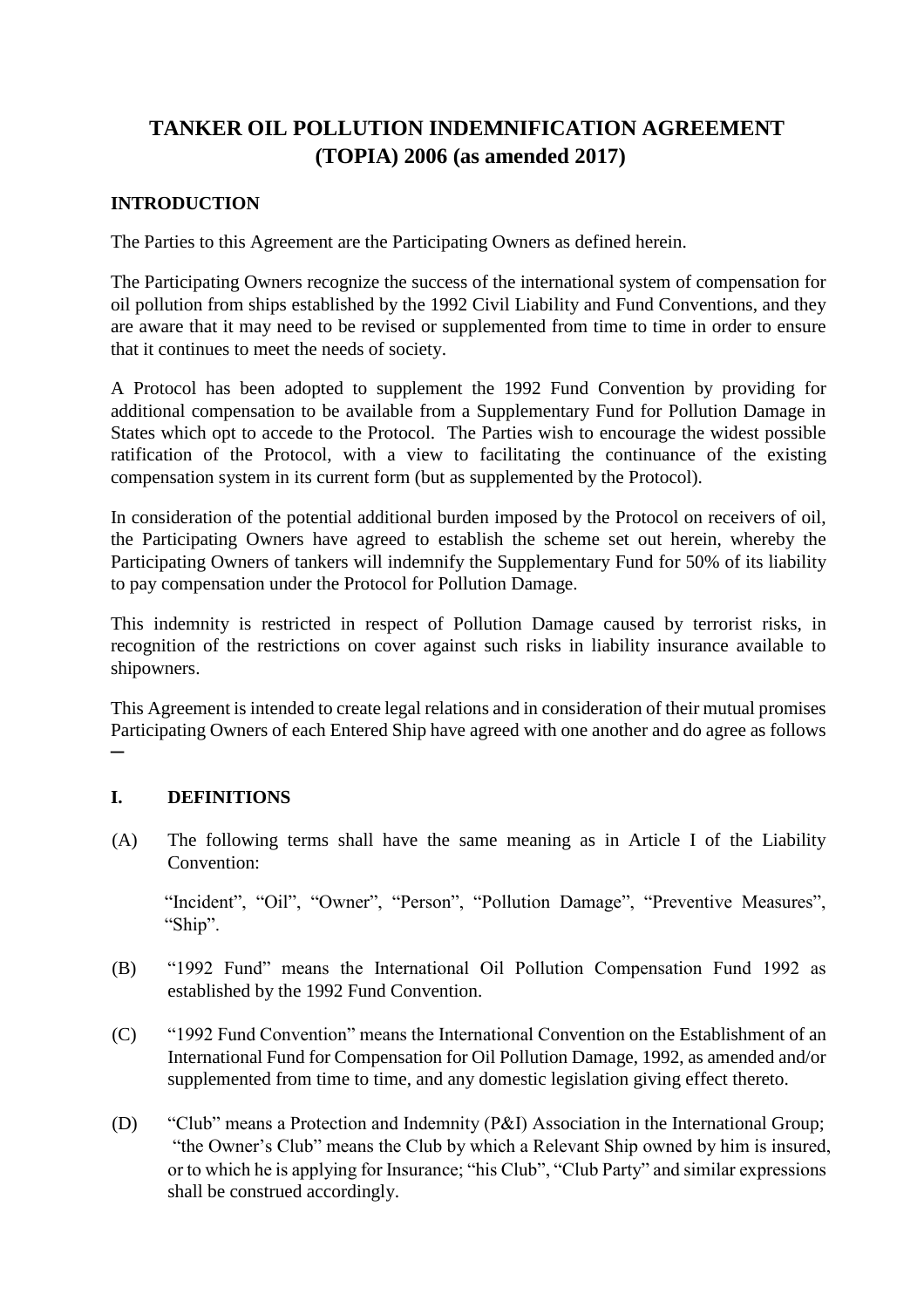- (E) "Entered Ship" means a Ship to which the Scheme applies, and "Entry" shall be construed accordingly.
- (F) "Indemnification" means the indemnity payable under Clause IV of this Agreement.
- (G) "Insurance", "insured" and related expressions refer to protection and indemnity cover against oil pollution risks.
- (H) "International Group" means the International Group of P&I Clubs.
- (I) "Liability Convention" means the International Convention on Civil Liability for Oil Pollution Damage, 1992, as amended from time to time, and any domestic legislation giving effect thereto.
- (J) "Participating Owner" means the Owner of an Entered Ship who is a Party.
- (K) "Party" means a party to this Agreement.
- (L) "Protocol" means the Protocol of 2003 to supplement the 1992 Fund Convention, and any domestic legislation giving effect thereto; and "Protocol State" means a State in respect of which the said Protocol is in force.
- (M) "Recourse Conclusion Notice" has the meaning set out in Clause  $V(C)$ .
- (N) "Relevant Ship" has the meaning set out in Clause III(B).
- (O) "Sanctions Risks" refers to any sanction, prohibition or adverse action in any form whatsoever by any state, international organisation or other competent body, and includes a material risk thereof;
- (P) "Scheme" means the Tanker Oil Pollution Indemnification Agreement (TOPIA) 2006 (as amended 2017) as established by this Agreement.
- (Q) "Supplementary Fund" means the Fund established by the Protocol.
- (R) "Tons" means the gross tonnage calculated in accordance with the tonnage measurement regulations contained in Annex I of the International Convention on Tonnage Measurement of Ships, 1969; the word "tonnage" shall be construed accordingly.
- (S) "Unit of account" shall have the same meaning as that set out in Article V, paragraph 9 of the Liability Convention.

### **II. GENERAL**

- (A) This Agreement shall be known as the Tanker Oil Pollution Indemnification Agreement (TOPIA) 2006 (as amended 2017).
- (B) The Owner of any Relevant Ship shall be eligible to become a Party and shall do so when made a Party by the Club insuring that Ship as the Rules of that Club may provide.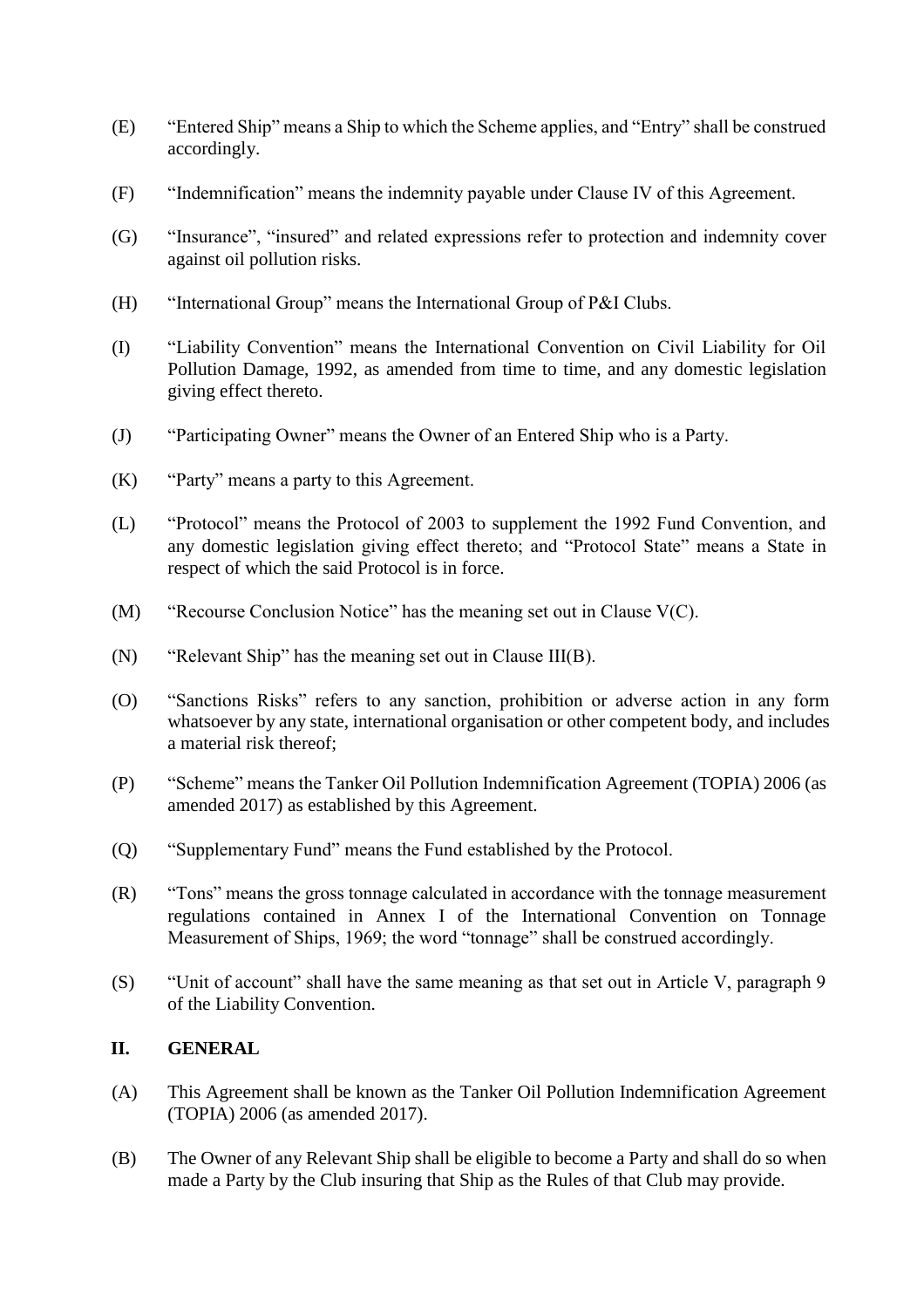### **III. THE TOPIA 2006 (as amended 2017) SCHEME**

- (A) This Agreement is made to establish TOPIA for payment of Indemnification to the Supplementary Fund on the terms set out herein.
- (B) A Ship shall be eligible for Entry in the scheme if:
	- (1) it is insured by a Club; and
	- (2) it is reinsured through the Pooling arrangements of the International Group.

Such a Ship is referred to herein as a "Relevant Ship".

- (C) Any Relevant Ship owned by a Participating Owner shall automatically be entered in the Scheme upon his becoming a Party to this Agreement in accordance with Clause II(B) above.
- (D) A Ship which is not a Relevant Ship by reason of the fact that it is reinsured independently of the said Pooling arrangements may nonetheless be deemed to be a Relevant Ship by written agreement between the Owner and his Club.
- (E) Once a Relevant Ship has been entered in the Scheme it shall remain so entered until
	- (1) it ceases to be a Relevant Ship (as a result of ceasing to be insured or reinsured as stated in Clause III(B) above); or
	- (2) it ceases to be owned by a Participating Owner; or
	- (3) the Participating Owner has withdrawn from this Agreement in accordance with Clause X.

### **IV. INDEMNIFICATION OF THE SUPPLEMENTARY FUND**

- (A) Where, as a result of an Incident, an Entered Ship causes Pollution Damage in respect of which (1) liability is incurred under the Liability Convention by the Participating Owner of that Ship and (2) the Supplementary Fund has paid or expects to pay compensation under the Protocol, the said Owner shall indemnify the Supplementary Fund in an amount calculated in accordance with this Clause.
- (B) Indemnification shall not be payable for:
	- (1) the costs of any Preventive Measures to the extent that the Participating Owner is exonerated from liability under Article III, paragraph 3 of the Liability Convention, and for which the Supplementary Fund is liable by virtue of the Protocol;
	- (2) any other Pollution Damage to the extent that liability is incurred by the Supplementary Fund but not by the Participating Owner.
- (C) The amount for which Indemnification is payable by the Participating Owner to the Supplementary Fund shall be 50% of the amount of compensation which the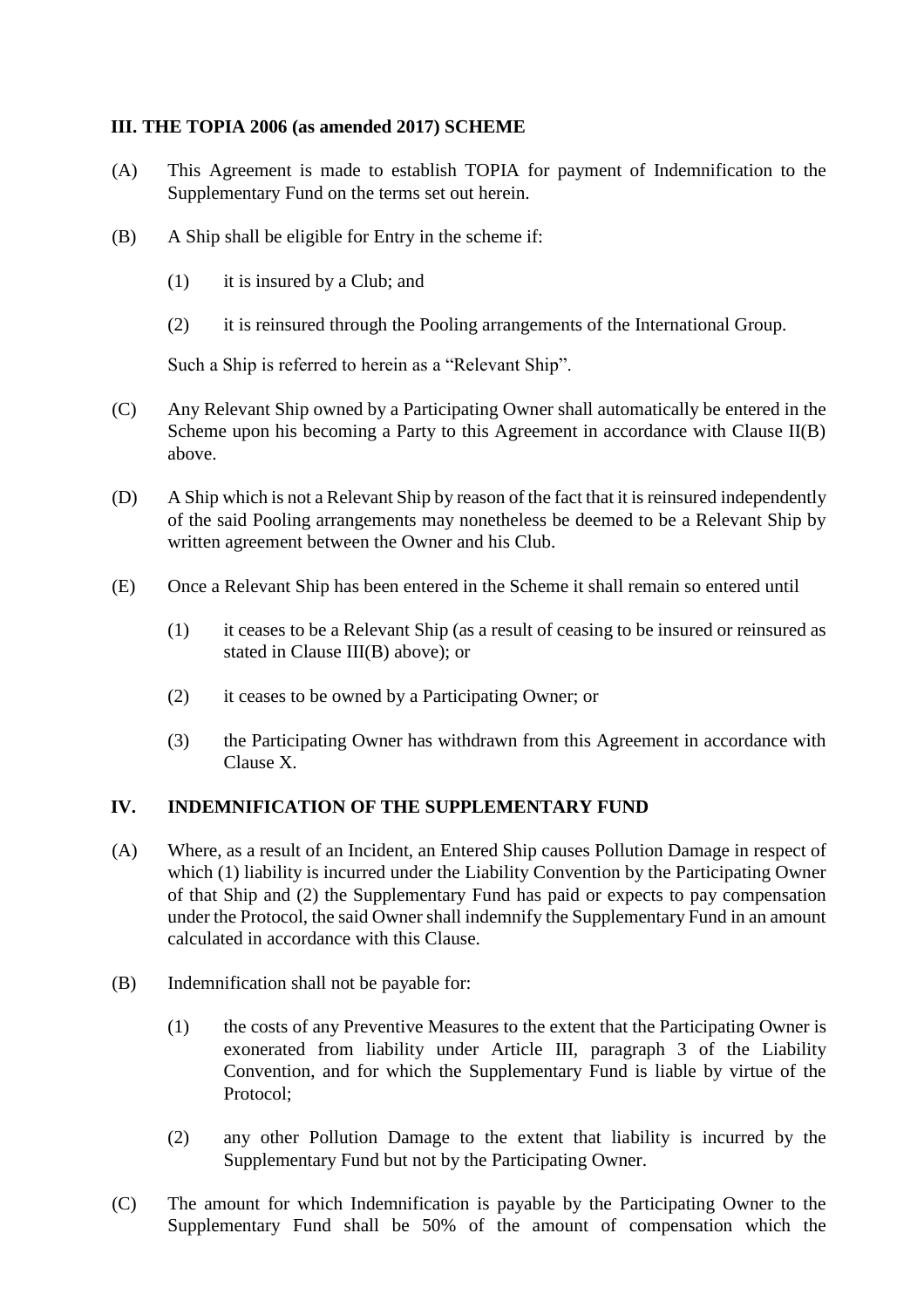Supplementary Fund has paid or expects to pay for Pollution Damage caused by the Incident.

- (D) Liability to pay Indemnification hereunder shall not affect any rights which the Participating Owner or his Club may have to recover from the Supplementary Fund any amounts in respect of the Incident, whether in their own right, by subrogation, assignment or otherwise. For the avoidance of doubt, any such amounts shall be included in the amount of compensation referred to in Clause IV(C) above.
- (E) Unless otherwise agreed with the Supplementary Fund
	- (1) the entitlement of the Supplementary Fund to receive Indemnification from the Participating Owner accrues when it gives a Recourse Conclusion Notice as defined in Clause V(C) below;
	- (2) prior to that time the Supplementary Fund shall be entitled to receive from the Participating Owner such payment or payments on account of Indemnification as the Supplementary Fund considers to be equal to the anticipated amount of Indemnification;
	- (3) payment of any amounts which the Supplementary Fund is entitled to receive under this Agreement shall be made concurrent with payment of the levies on contributors for the Incident concerned in accordance with Articles 10 and 12 of the Protocol.
- (F) (1) Any payment on account under Clause IV(E) above is made on the conditions that
	- (i) it is credited by the Supplementary Fund to a special account relating solely to Indemnification in respect of the Incident concerned;
	- (ii) any surplus of the amount(s) paid by the Participating Owner remaining after all compensation payments by the Supplementary Fund have been made shall be refunded to the Participating Owner; and
	- (iii) in so far as a surplus consists of amounts recovered by way of recourse from third parties it shall be credited to the Participating Owner in accordance with Clause V below.
	- (2) Nothing in this Clause IV(F) shall prevent the Supplementary Fund from making use of any sums paid to it under this Agreement in the payment of claims for compensation arising from the Incident concerned; nor shall it require the Supplementary Fund to hold such sums (or any balance thereof) in a separate bank account or to invest them separately from other assets of the Supplementary Fund.
	- (3) Save where the Supplementary Fund has been notified to the contrary, the Club insuring the Participating Owner shall be deemed to be authorized to act on his behalf in receiving any refund under this Clause.
- (G) No Indemnification shall be payable under this Agreement for any amounts paid by the Supplementary Fund in respect of Pollution Damage caused by any act of terrorism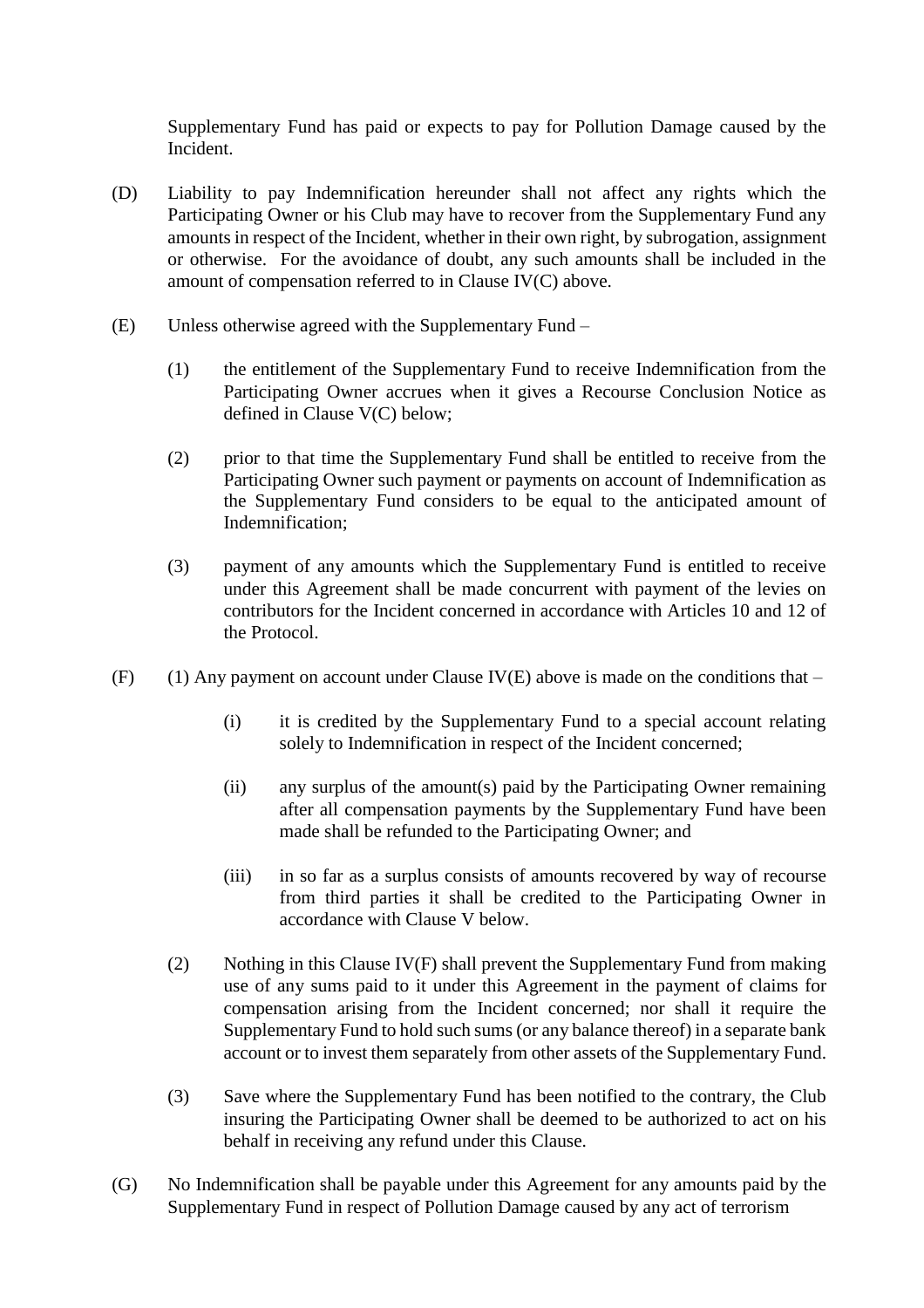save to the extent, if any, that such amounts are covered by any insurance or reinsurance in force at the time of the Incident. This provision shall apply irrespective of whether the Owner is exonerated from liability under the Liability Convention by virtue of Article III, paragraph 2 thereof.

- (H) In the event of any dispute as to whether or not any act constitutes an act of terrorism for the purposes of this Agreement, Indemnification by the Participating Owner hereunder shall in any event be contingent on liability being accepted or established on the part of his Club to indemnify him in respect thereof.
- (I) (1) Indemnification shall not be payable under this Agreement if and to the extent that:

(i) payment by the Participating Owner of Indemnification to the Supplementary Fund, or payment by his Club to indemnify him in respect thereof, would expose either the Participating Owner or his Club to Sanctions Risks; or

(ii) the Participating Owner is or would be unable to recover an indemnity from his Club due to terms of cover which exclude or limit the liability of the Club where payment would expose the Club to Sanctions Risks, or where by reason of such risks there is or would be a shortfall in recovery from the International Group Pool and/or Hydra and/or under the Group's Excess Loss Reinsurance Contract and/or Hydra Reinsurance Contract and/or under any other reinsurance/s.

(2) For the purposes of subparagraph (1)(ii) above, "shortfall" includes any failure or delay in recovery by the Club by reason of reinsurers making payment into a designated account in compliance with the requirements of any state, international organisation or other competent body.

(3) In the event of any dispute as to whether any payment does or would involve exposure to Sanctions Risks, or whether Sanctions Risks do or would give rise to a shortfall in recovery from reinsurers, Indemnification by the Participating Owner hereunder shall in any event be contingent on liability being accepted or established on the part of his Club to indemnify him in respect thereof.

(4) The Participating Owner or his Club shall notify the Supplementary Fund in the event of non-indemnification pursuant to subparagraph (1) (i) and/or (ii) above.

### **V. RECOURSE AGAINST THIRD PARTIES**

- (A) Any decisions as to whether the Supplementary Fund is to take recourse action against any third parties, and as to the conduct of any such action, including any out-of-court settlement, are in the absolute discretion of the Supplementary Fund.
- (B) Without prejudice to Clause  $V(A)$  above
	- (1) payment by the Participating Owner under this Agreement is made on the condition that he shall, in respect of any amount paid as Indemnification (or as payment on account thereof), acquire by subrogation any rights of recourse that the Supplementary Fund may enjoy against third parties, to the extent of the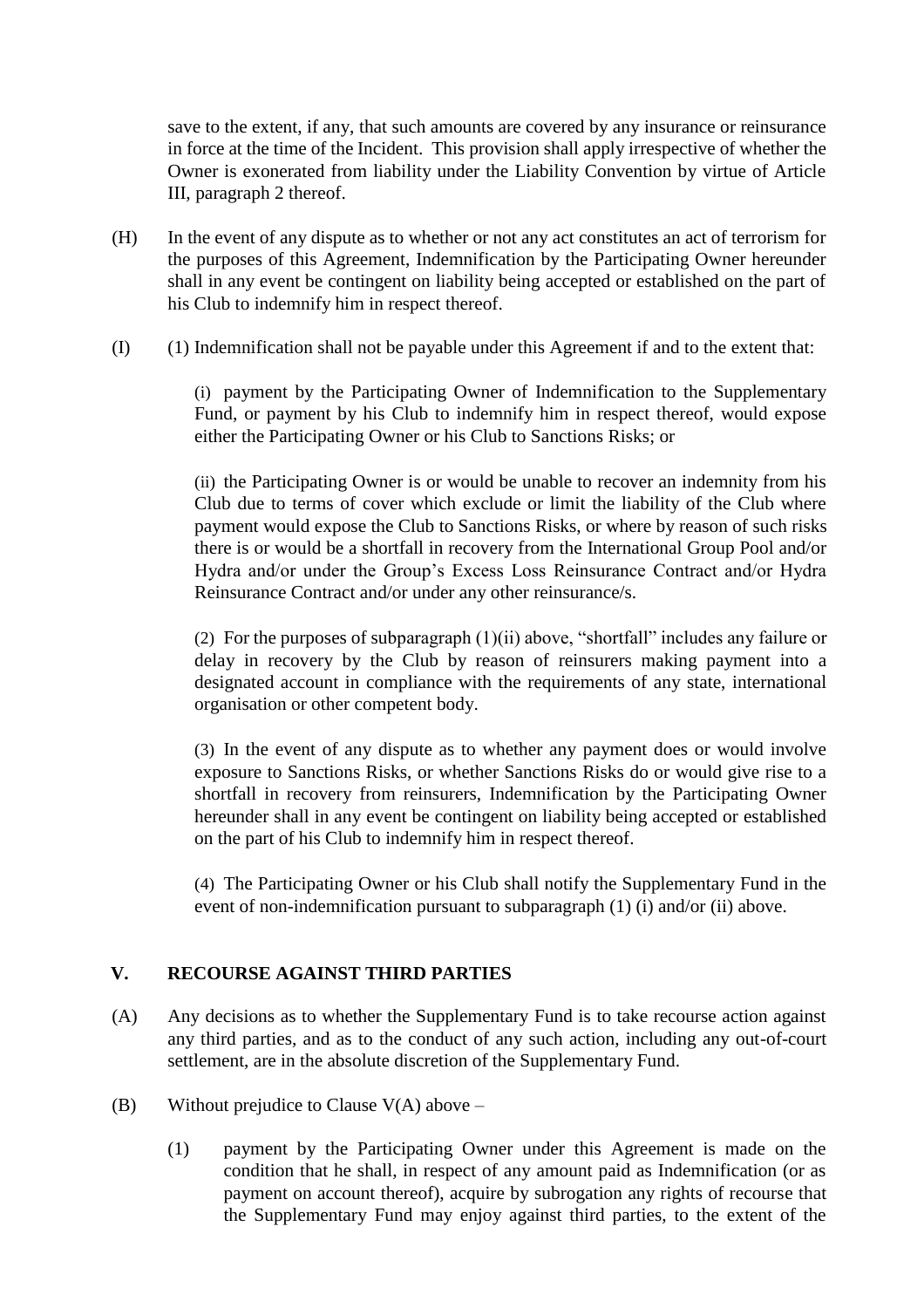Participating Owner's interest in the benefit of any recoveries from such parties in accordance with this Agreement;

- (2) the Supplementary Fund may consult with the Participating Owner and/or his Club in relation to any recourse action in which they are actual or potential claimants;
- (3) nothing in this Agreement shall prevent the Supplementary Fund, the Owner and the Club from agreeing on any arrangements relating to such action as may be considered appropriate in the particular case, including any terms as to the apportionment of costs of funding such action, or as to the allocation of any recoveries made.
- (C) For the purposes of this Agreement, a Recourse Conclusion Notice is notice to the Participating Owner that a final conclusion has been reached in relation to all and any recourse action taken or contemplated by the Supplementary Fund against any third parties in respect of the Incident. Such a conclusion may include a decision by the Supplementary Fund not to take a recourse action, or to discontinue any such action already commenced.
- (D) Payment by the Participating Owner under this Agreement is made on the conditions that –
	- (1) if the Supplementary Fund decides to take recourse action against any third party it will, unless otherwise agreed, either (a) seek recovery of compensation it has paid or expects to pay without deduction of any sums paid under this Agreement by the Participating Owner, or (b) on request, execute documentation as described in Clause V(D)(2) below;
	- (2) if the Supplementary Fund decides not to take a recourse action (or to discontinue any such action already commenced) against any third party in respect of the incident, the Supplementary Fund will, on request, execute such reasonable documentation as may be required to transfer (or affirm the transfer) to the Participating Owner and/or his Club, by subrogation, assignment or otherwise, any rights of recourse which the Supplementary Fund may have against that third party, to the extent of any interest which the Participating Owner and/or his Club may have in recovering from that party any amounts paid under this Agreement;
	- (3) if, after payment by the Participating Owner has been made, the Supplementary Fund recovers any sums from any third party, 50% of such recoveries (net of the costs incurred in making them) shall be retained by the Supplementary Fund and the remaining 50% shall be paid by the Supplementary Fund to the Participating Owner.
- (E) Save where the Supplementary Fund has been notified to the contrary, the Club insuring the Participating Owner shall be deemed to be authorised to act on his behalf in receiving notice under Clause V(C) above; in receiving any sums payable to the Participating Owner under Clause V(D) above; and in agreeing all and any other matters relating to the operation of this Clause V.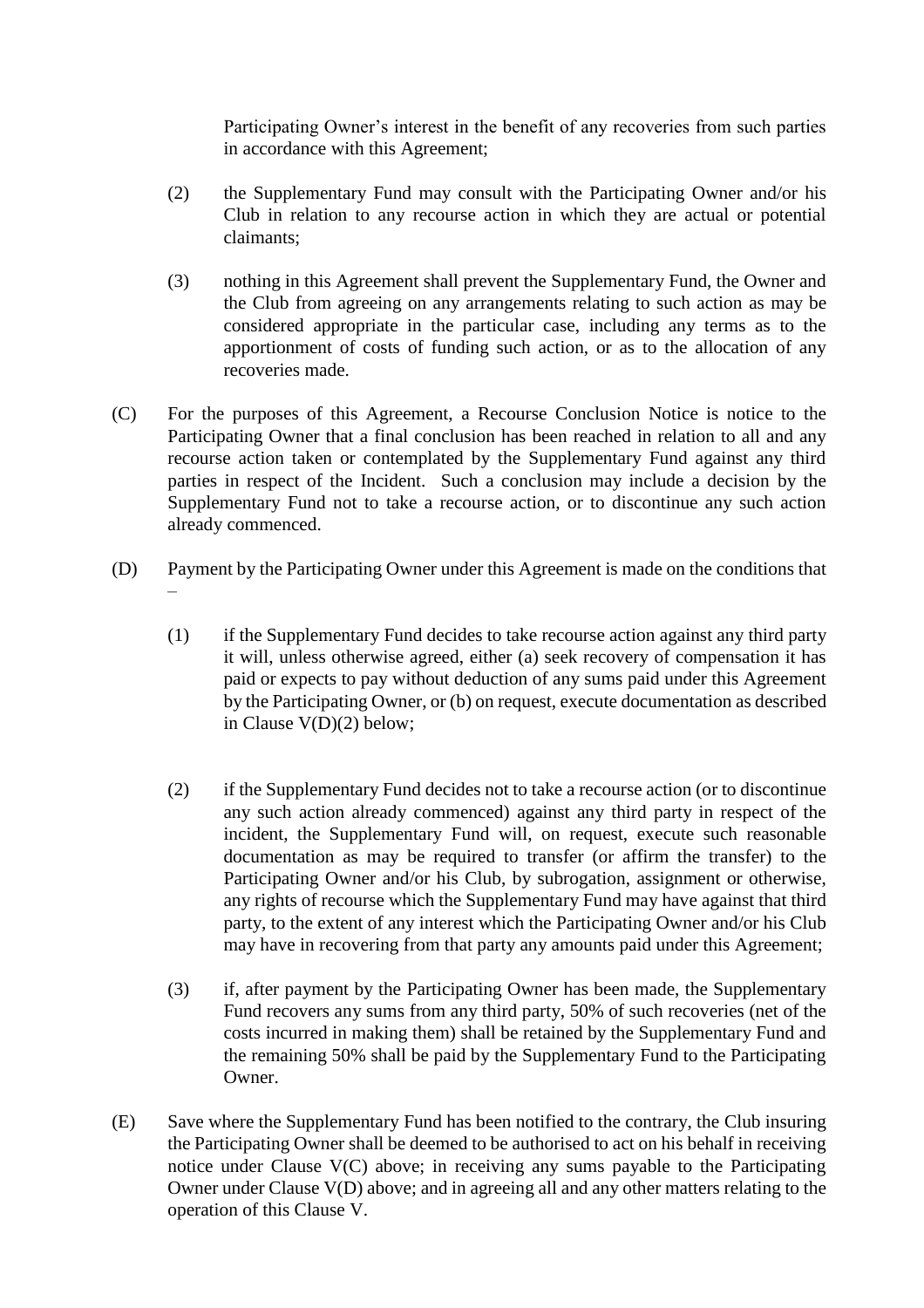### **VI. PROCEDURE AND MISCELLANEOUS**

Any rights of the Supplementary Fund to Indemnification under this Agreement shall be extinguished unless an action is brought hereunder within four years from the date when the Pollution Damage occurred. However, in no case shall an action be brought after seven years from the date of the Incident which caused the damage. Where this Incident consists of a series of occurrences, the seven year period shall run from the date of the first such occurrence.

## **VII. AMENDMENT**

- (A) This Agreement may be amended at any time by the International Group acting as agent for all Participating Owners. Any such amendment to this Agreement will take effect three months from the date on which written notice is given by the International Group to the Supplementary Fund.
- (B) Each Participating Owner agrees that the International Group shall be authorized to agree on his behalf to an amendment of this Agreement if  $-$ 
	- (1) it is so authorized by his Club, and
	- (2) his Club has approved of the amendment by the same procedure as that required for alteration of its Rules.
- (C) Subject to Clause IX(A) below, any amendment of this Agreement shall not affect rights and obligations in respect of any Incident which occurred prior to the date when such amendment enters into force.

# **VIII. REVIEW**

- (A) During the year 2016 a review shall be carried out of the experience of claims for Pollution Damage in the ten years to 20 February 2016. The purpose of the review will be (1) to establish the approximate proportions in which the overall cost of such claims under the Liability Convention and/or the 1992 Fund Convention and/or the Protocol has been borne respectively by shipowners and by oil receivers in the period since 20 February 2006; and (2) to consider the efficiency, operation and performance of this Agreement. Such a review shall be repeated every ten years thereafter, and shall take into account the claims experience data from all previous reviews.
- (B) Representatives of oil receivers, and the Secretariat of the 1992 Fund and Supplementary Fund, are to be invited to participate in any review under this Clause on a consultative basis. The Participating Owners authorize the International Group to act on their behalf in the conduct of any such review.
- (C) If a review under this Clause reveals that in the period since 20 February 2006 either shipowners or oil receivers have borne a proportion exceeding 60% of the overall cost referred to in Clause VIII(A) above, measures are to be taken to adjust the financial burden of such cost with the object of maintaining an approximately equal apportionment.
- (D) Such measures may include  $-$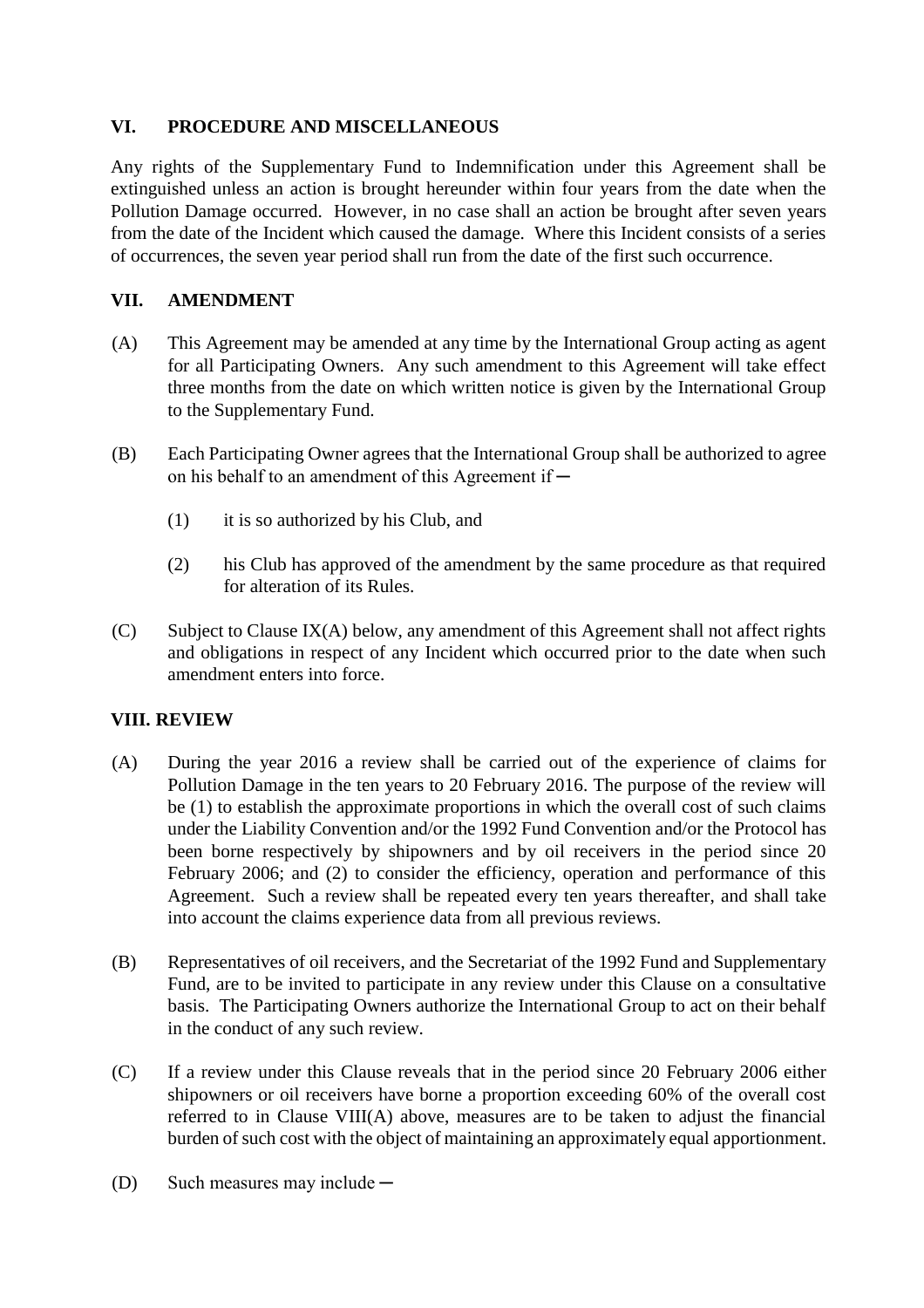- (1) amendment of this Agreement to provide for an increase or reduction in the amount of Indemnification payable under this Agreement;
- (2) amendment of this Agreement to improve its efficiency, operation and performance;
- (3) the conclusion or amendment of any other contractual agreement relating to the apportionment of the cost of oil pollution between shipowners and oil receivers; and
- (4) any other measure or measures considered appropriate for the purpose of maintaining an approximately equal apportionment.
- (E) If a review under this Clause reveals that either shipowners or oil receivers have borne a proportion exceeding 55% but not exceeding 60% of the overall cost referred to in Clause VIII(A), measures as referred to above may be (but are not bound to be) taken.

### **IX. DURATION AND TERMINATION**

- (A) This Agreement shall apply to any Incident occurring after noon GMT on 20 February 2017.
- (B) Unless previously terminated in accordance with the provisions set out below, this Agreement shall continue in effect until the entry into force of any international instrument which materially and significantly changes the system of compensation established by the Liability Convention, the 1992 Fund Convention and the Protocol.
- (C) Each Participating Owner agrees that the International Group shall be authorized to terminate this Agreement on behalf of all Participating Owners if  $-$ 
	- (1) the Clubs cease to provide Insurance of the liability of Participating Owners to pay Indemnification under this Agreement; or
	- (2) the performance of the Agreement becomes illegal in a particular State or States (in which case this Agreement may be terminated in respect of such State or States whilst remaining in effect in respect of other States); or
	- (3) the International Group's reinsurers cease to provide adequate cover against the liabilities provided for by this Agreement, and cover for this risk is not reasonably available in the world market on equivalent terms; or
	- (4) the International Group is disbanded; or
	- (5) termination is authorized by his Club (and his Club has approved of the termination by the same procedure as that required for alteration of its Rules) due to any event or circumstance which prevents the performance of this Agreement and which is not within the reasonable contemplation of the Participating Owners.
- (D) Termination of this Agreement shall not take effect until three months after the date on which the Supplementary Fund is notified thereof in writing by the International Group.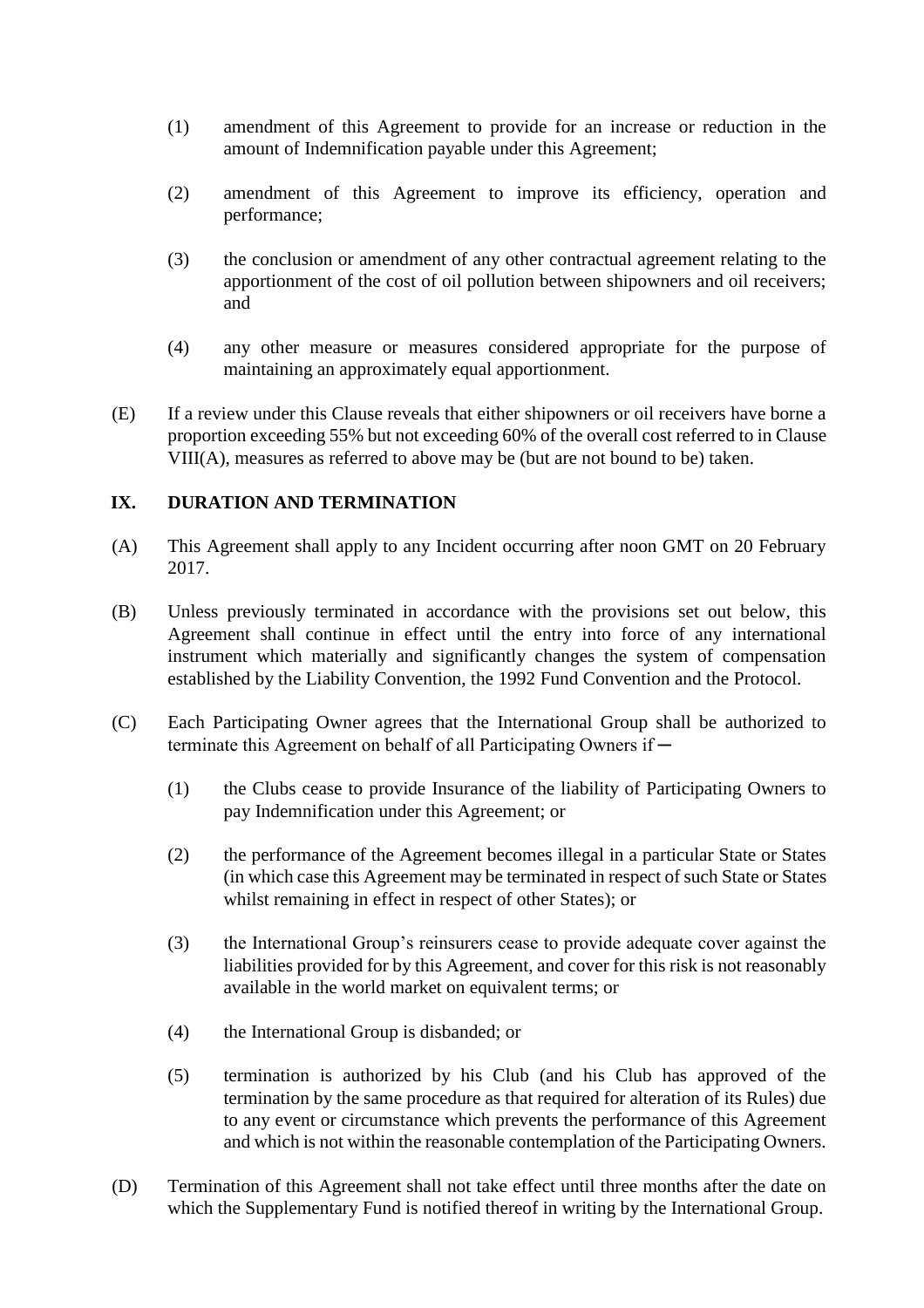(E) The termination of this Agreement shall not affect rights or obligations in respect of any Incident which occurs prior to the date of termination.

## **X. WITHDRAWAL**

- (A) A Participating Owner may withdraw from this Agreement
	- (1) on giving not less than 3 months' written notice of withdrawal to his Club; or (2)

by virtue of an amendment thereto, provided always –

- (i) that he exercised any right to vote against the said amendment when his Club sought the approval thereto of its members; and
- (ii) that within 60 days of the amendment being approved by the membership of his Club he gives written notice of withdrawal to his Club; and
- (iii) that such withdrawal shall take effect simultaneously with the entryintoeffect of the amendment, or on the date on which his notice is received by his Club, whichever is later.
- (B) If a Participating Owner ceases to be the owner of a Relevant Ship he shall be deemed, in respect of that ship only, to withdraw from this Agreement with immediate effect, and he or his Club shall give written notice to the Supplementary Fund that he has ceased to be the owner of that Relevant Ship.
- (C) A Participating Owner withdrawing from this Agreement shall have no further liability hereunder as from the date when his withdrawal takes effect; provided always that no withdrawal shall affect rights or obligations in respect of any Incident which occurs prior to that date.

### **XI. LEGAL RIGHTS OF SUPPLEMENTARY FUND**

- (A) Though not a Party to this Agreement, the Supplementary Fund is intended to enjoy legally enforceable rights of Indemnification as described herein, and accordingly the Supplementary Fund shall be entitled to bring proceedings in its own name against the Participating Owner in respect of any claim it may have hereunder. Such proceedings may include an action brought by the Supplementary Fund against a Participating Owner to determine any issue relating to the construction, validity and/or performance of this Agreement.
- (B) Notwithstanding Clause XI(A) above and Clause VII(A) above, the consent of the Supplementary Fund shall not be required to any amendment, termination or withdrawal made in accordance with the terms of this Agreement.
- (C) The Parties to this Agreement authorize the International Group to agree terms with the Supplementary Fund on which a claim for Indemnification under this Agreement in respect of an Entered Ship (or previously Entered Ship), or proceedings to determine any issue of construction, validity and/or performance of this Agreement, may be brought directly against the Club insuring the Ship at the time of the Incident. They also agree that in the event of the Supplementary Fund bringing proceedings to enforce a claim